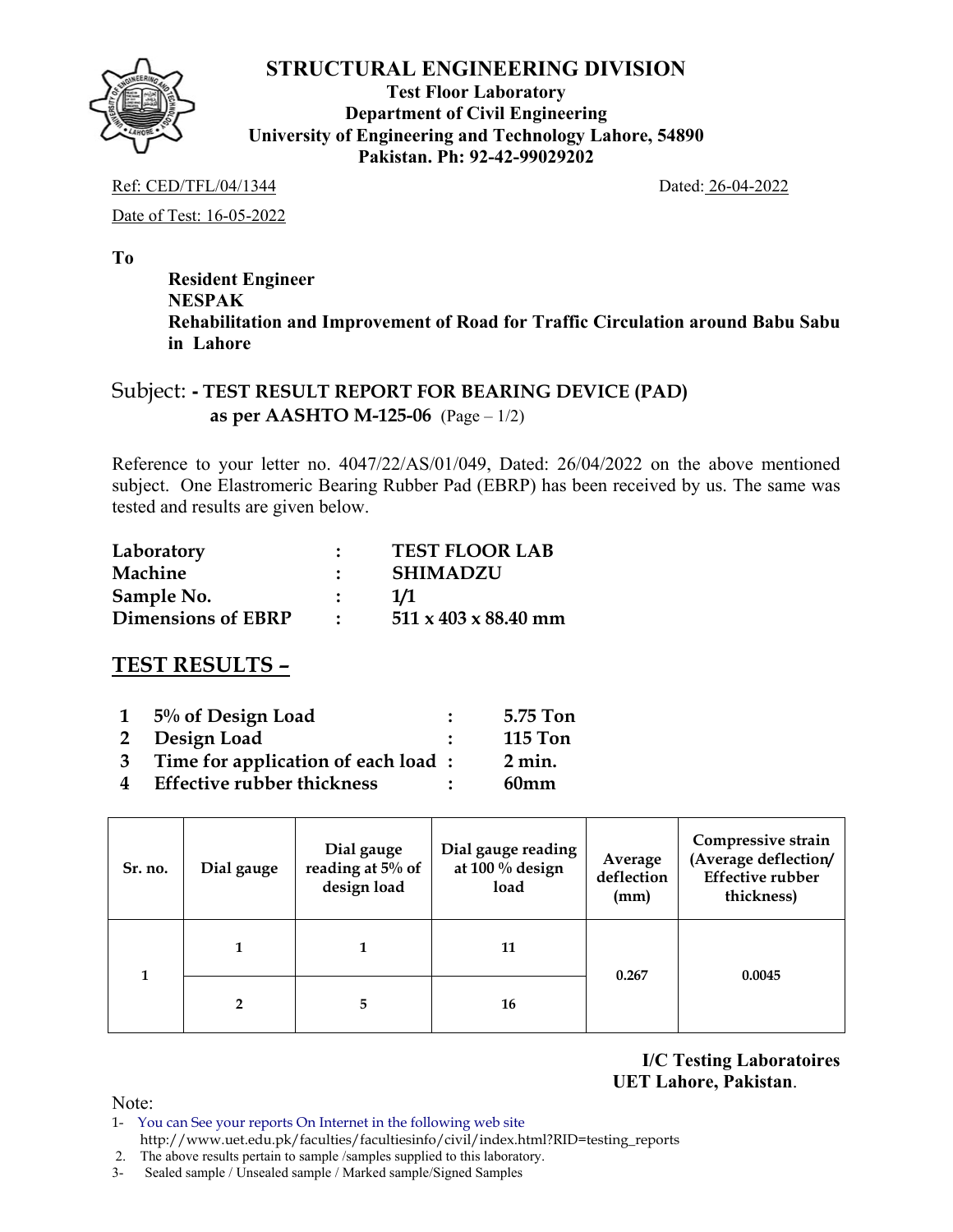

**Test Floor Laboratory Department of Civil Engineering University of Engineering and Technology Lahore, 54890 Pakistan. Ph: 92-42-99029202** 

#### Ref: CED/TFL/04/1344 Dated: 26-04-2022

Date of Test: 16-05-2022

**To** 

 **Resident Engineer NESPAK Rehabilitation and Improvement of Road for Traffic Circulation around Babu Sabu in Lahore** 

### Subject: **- TEST RESULT REPORT FOR BEARING DEVICE (PAD) as per AASHTO M-125-06** (Page – 2/2)

Reference to your letter no. 4047/22/AS/01/049, Dated: 26/04/2022 on the above mentioned subject. One Elastromeric Bearing Rubber Pad (EBRP) has been received by us. The same was tested and results are given below.

| Laboratory                | <b>TEST FLOOR LAB</b>            |
|---------------------------|----------------------------------|
| Machine                   | <b>SHIMADZU</b>                  |
| Sample No.                | 1/1                              |
| <b>Dimensions of EBRP</b> | $511 \times 403 \times 88.40$ mm |

## **TEST RESULTS – SHORT DURATION**

| <b>Load Duration</b>   |               | 5+5 minutes          |
|------------------------|---------------|----------------------|
| <b>Test Load</b>       |               | <b>173 TONS</b>      |
| <b>Bulging Pattern</b> | $\mathcal{L}$ | Uniform Buldging.    |
| Laminated Parallelism  | $\mathcal{L}$ | Parallel             |
| Cracks                 |               | No crack is observed |

**I/C Testing Laboratoires UET Lahore, Pakistan**.

- 1- You can See your reports On Internet in the following web site http://www.uet.edu.pk/faculties/facultiesinfo/civil/index.html?RID=testing\_reports
- 2. The above results pertain to sample /samples supplied to this laboratory.
- 3- Sealed sample / Unsealed sample / Marked sample/Signed Samples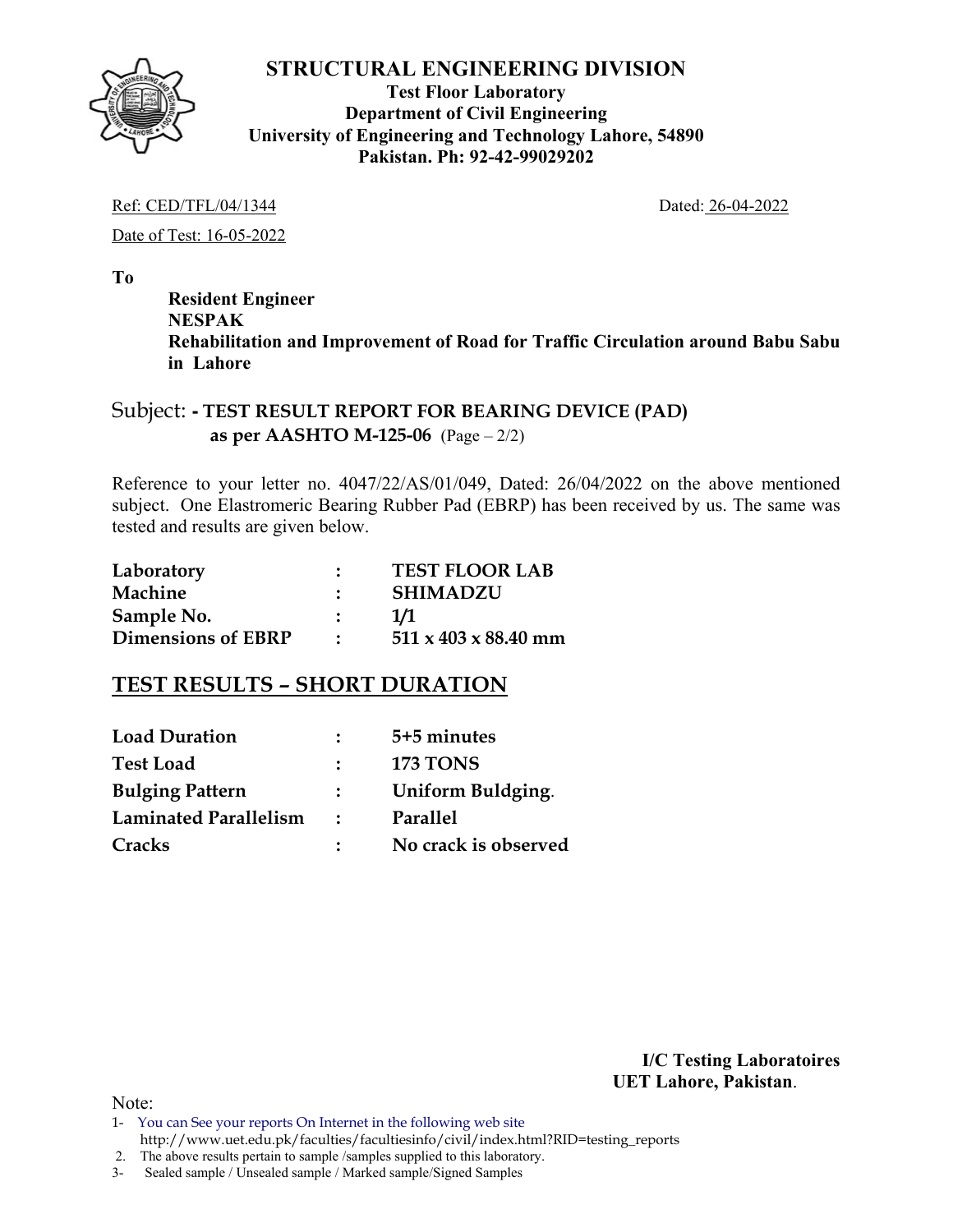

**Test Floor Laboratory Department of Civil Engineering University of Engineering and Technology Lahore, 54890 Pakistan. Ph: 92-42-99029202** 

Ref: CED/TFL/04/1352 Dated: 27-04-2022

Date of Test: 16-05-2022

**To** 

 **Resident Engineer (Structure) NESPAK Construction of Flyover and At-Grade Improvement at Shahkaam Chowk Lahore** 

## Subject: **- TEST RESULT REPORT FOR BEARING DEVICE (PAD) as per AASHTO M-125-06** (Page – 1/2)

Reference to your letter no. 4047/13/05/AZL/75, Dated: 15/04/2022 on the above mentioned subject. One Elastromeric Bearing Rubber Pad (EBRP) has been received by us. The same was tested and results are given below.

| Laboratory                | $\bullet$     | <b>TEST FLOOR LAB</b>            |
|---------------------------|---------------|----------------------------------|
| Machine                   |               | <b>SHIMADZU</b>                  |
| Sample No.                | $\sim$ $\sim$ | 1/1                              |
| <b>Dimensions of EBRP</b> | $\bullet$     | $451 \times 352 \times 84.50$ mm |

# **TEST RESULTS –**

|              | $1\quad 5\%$ of Design Load        | 6.75 Ton         |
|--------------|------------------------------------|------------------|
|              | 2 Design Load                      | <b>135 Ton</b>   |
| $\mathbf{3}$ | Time for application of each load: | $2 \text{ min.}$ |
| 4            | <b>Effective rubber thickness</b>  | 60 <sub>mm</sub> |

| Sr. no. | Dial gauge | Dial gauge<br>reading at 5% of<br>design load | Dial gauge reading<br>at 100 % design<br>load | Average<br>deflection<br>(mm) | Compressive strain<br>(Average deflection/<br><b>Effective rubber</b><br>thickness) |
|---------|------------|-----------------------------------------------|-----------------------------------------------|-------------------------------|-------------------------------------------------------------------------------------|
|         |            | 0                                             | 79                                            | 1.105                         | 0.0184                                                                              |
|         |            | 11                                            | 19                                            |                               |                                                                                     |

**I/C Testing Laboratoires UET Lahore, Pakistan**.

Note:

1- You can See your reports On Internet in the following web site http://www.uet.edu.pk/faculties/facultiesinfo/civil/index.html?RID=testing\_reports

2. The above results pertain to sample /samples supplied to this laboratory.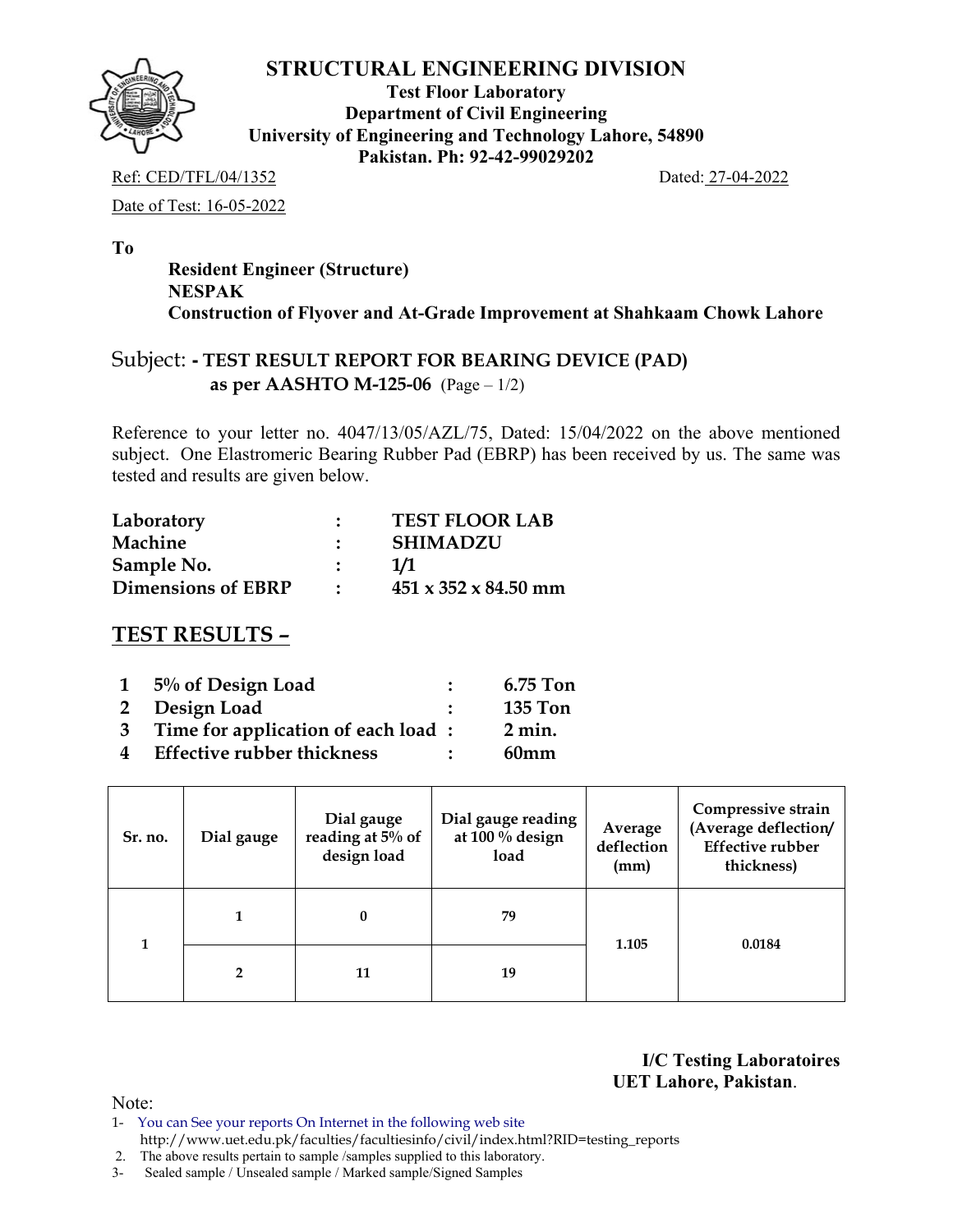

**Test Floor Laboratory Department of Civil Engineering University of Engineering and Technology Lahore, 54890 Pakistan. Ph: 92-42-99029202** 

Ref: CED/TFL/04/1352 Dated: 27-04-2022 Date of Test: 16-05-2022

**To** 

 **Resident Engineer (Structure) NESPAK Construction of Flyover and At-Grade Improvement at Shahkaam Chowk Lahore** 

## Subject: **- TEST RESULT REPORT FOR BEARING DEVICE (PAD) as per AASHTO M-125-06** (Page – 1/2)

Reference to your letter no. 4047/13/05/AZL/75, Dated: 15/04/2022 on the above mentioned subject. One Elastromeric Bearing Rubber Pad (EBRP) has been received by us. The same was tested and results are given below.

| Laboratory                | <b>TEST FLOOR LAB</b>            |
|---------------------------|----------------------------------|
| Machine                   | <b>SHIMADZU</b>                  |
| Sample No.                | 1/1                              |
| <b>Dimensions of EBRP</b> | $451 \times 352 \times 84.50$ mm |

# **TEST RESULTS – SHORT DURATION**

| <b>Load Duration</b>   | $\mathbb{R}^n$    | 5+5 minutes          |
|------------------------|-------------------|----------------------|
| <b>Test Load</b>       |                   | <b>180 TONS</b>      |
| <b>Bulging Pattern</b> | $\mathbf{L}$      | Uniform Buldging.    |
| Laminated Parallelism  | $\sim$ 100 $\sim$ | Parallel             |
| Cracks                 |                   | No crack is observed |

**I/C Testing Laboratoires UET Lahore, Pakistan**.

Note:

1- You can See your reports On Internet in the following web site http://www.uet.edu.pk/faculties/facultiesinfo/civil/index.html?RID=testing\_reports

2. The above results pertain to sample /samples supplied to this laboratory.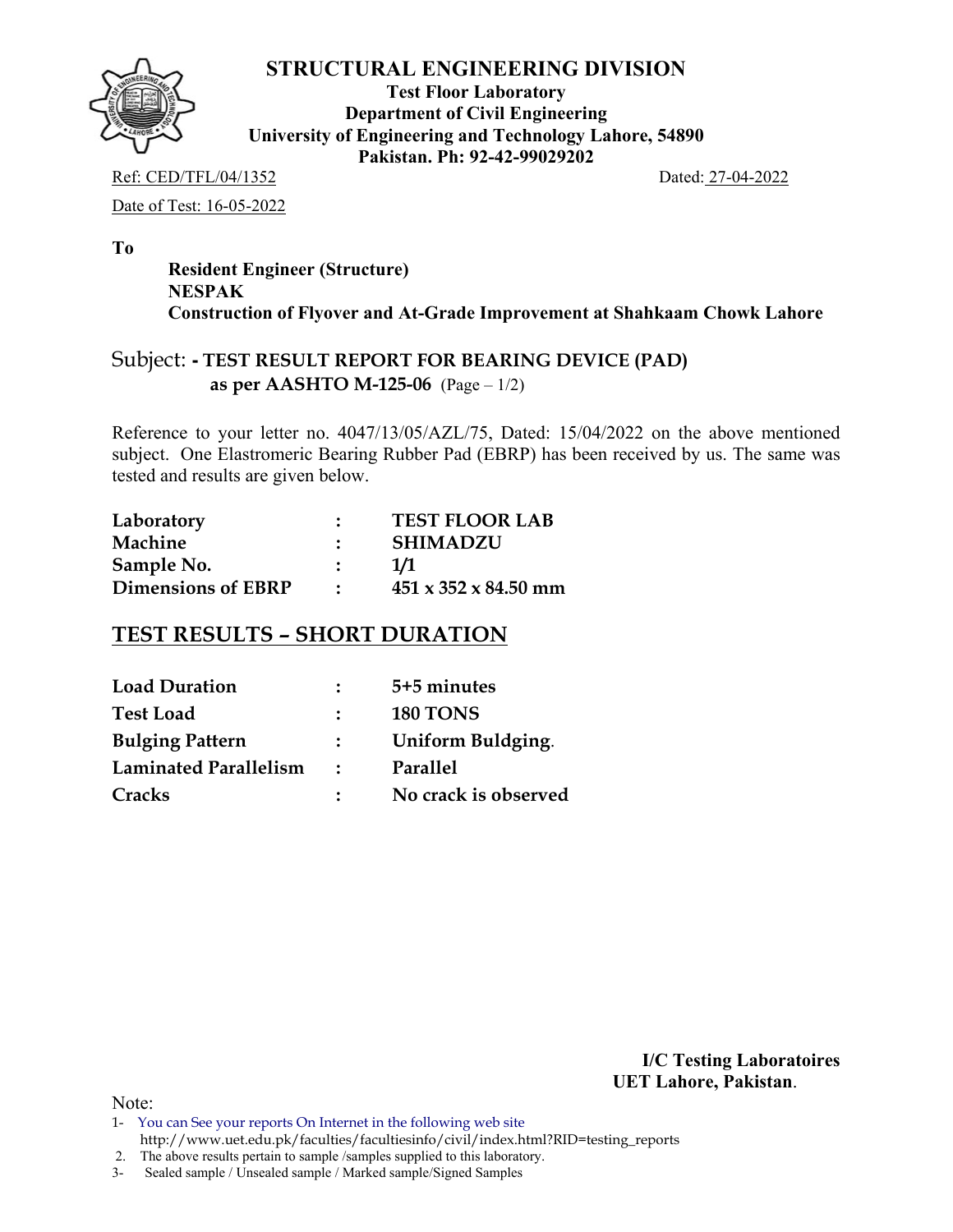

**Test Floor Laboratory Department of Civil Engineering University of Engineering and Technology Lahore, 54890 Pakistan. Ph: 92-42-99029202** 

To, Sub Divisional Officer Building Sub Division Nankana Sahib (The Project GS. No. 876 for The Year 2021-22)

Reference # CED/TFL **1365** (Dr. Rizwan Azam) Dated: 11-05-2022 Reference of the request letter # 1071/SDO/BSD/NNS Dated: 23-04-2022

### **Tension Test Report** (Page -1/6)

Date of Test 16-05-2022 Gauge length 8 inches

Description Deformed Steel Bar Tensile and Bend Test as per ASTM-A615

| Sr. No.                  | Weight         | Diameter/<br><b>Size</b><br>(inch) |                          | <b>Yield load</b><br>Area<br>$(in^2)$ |                          | <b>Breaking</b><br>Load                             |                  | <b>Yield Stress</b><br>(psi) |                                                                | <b>Ultimate Stress</b><br>(psi) | Elongation                   | % Elongation             | Remarks                  |  |
|--------------------------|----------------|------------------------------------|--------------------------|---------------------------------------|--------------------------|-----------------------------------------------------|------------------|------------------------------|----------------------------------------------------------------|---------------------------------|------------------------------|--------------------------|--------------------------|--|
|                          | $\frac{2}{10}$ | Nominal                            | <b>Actual</b>            | Nominal                               | <b>Actual</b>            | (kg)                                                | (kg)             | Nominal                      | <b>Actual</b>                                                  | Nominal                         | <b>Actual</b>                | (inch)                   |                          |  |
| -1                       | 0.383          | 3/8                                | 0.379                    | 0.11                                  | 0.113                    | 3900                                                | 4800             | 78200                        | 76340                                                          | 96200                           | 94000                        | 1.00                     | $12.5$                   |  |
|                          |                | $\blacksquare$                     | $\overline{\phantom{0}}$ | $\overline{\phantom{a}}$              |                          |                                                     |                  |                              |                                                                | $\overline{\phantom{0}}$        | $\qquad \qquad \blacksquare$ |                          | $\qquad \qquad$          |  |
| $\blacksquare$           |                | $\overline{\phantom{0}}$           |                          |                                       |                          |                                                     |                  |                              |                                                                |                                 | $\overline{\phantom{0}}$     |                          | $\overline{a}$           |  |
| $\overline{\phantom{a}}$ |                | $\overline{\phantom{0}}$           |                          |                                       |                          |                                                     |                  |                              |                                                                |                                 |                              |                          | $\overline{a}$           |  |
| $\overline{\phantom{a}}$ | $\blacksquare$ | $\blacksquare$                     | $\overline{\phantom{0}}$ |                                       | $\overline{\phantom{0}}$ |                                                     |                  |                              |                                                                | $\overline{\phantom{0}}$        | $\overline{\phantom{0}}$     | $\overline{\phantom{0}}$ | $\overline{\phantom{a}}$ |  |
| $\overline{\phantom{a}}$ | $\overline{a}$ | $\qquad \qquad \blacksquare$       |                          |                                       |                          |                                                     |                  |                              | $\overline{\phantom{0}}$                                       |                                 | $\overline{\phantom{0}}$     | $\blacksquare$           | $\overline{a}$           |  |
|                          |                |                                    |                          |                                       |                          |                                                     |                  |                              | Note: only one sample for tensile and one sample for bend test |                                 |                              |                          |                          |  |
|                          |                |                                    |                          |                                       |                          |                                                     |                  |                              |                                                                |                                 |                              |                          |                          |  |
|                          |                |                                    |                          |                                       |                          |                                                     | <b>Bend Test</b> |                              |                                                                |                                 |                              |                          |                          |  |
|                          |                |                                    |                          |                                       |                          | 3/8" Dia Bar Bend Test Through 180° is Satisfactory |                  |                              |                                                                |                                 |                              |                          |                          |  |
|                          |                |                                    |                          |                                       |                          |                                                     |                  |                              |                                                                |                                 |                              |                          |                          |  |
|                          |                |                                    |                          |                                       |                          |                                                     |                  |                              |                                                                |                                 |                              |                          |                          |  |

**I/C Testing Laboratoires UET Lahore, Pakistan**.

- 1- You can See your reports On Internet in the following web site http://www.uet.edu.pk/faculties/facultiesinfo/civil/index.html?RID=testing\_reports
- 2. The above results pertain to sample /samples supplied to this laboratory.
- 3- Sealed sample / Unsealed sample / Marked sample/Signed Samples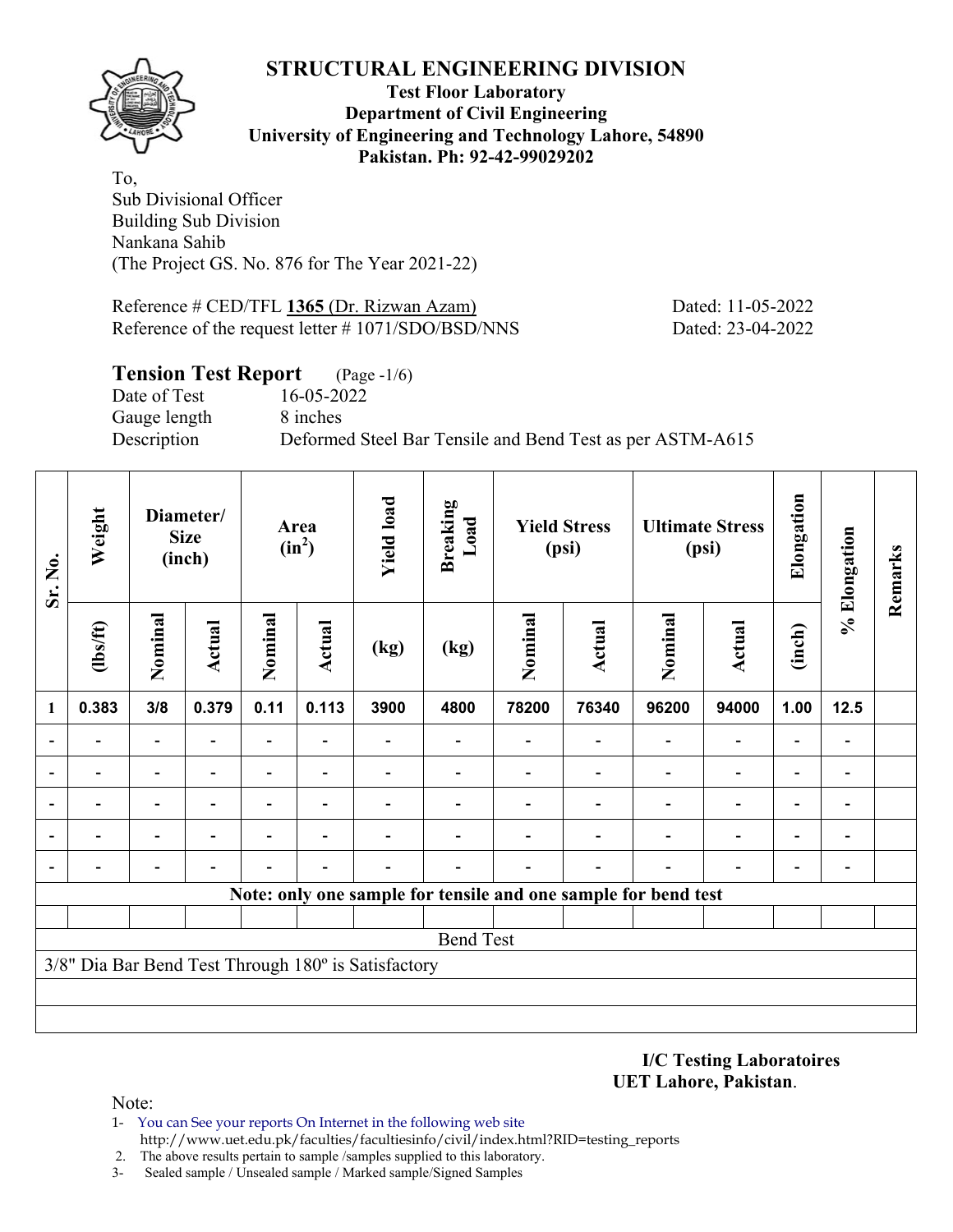

**Test Floor Laboratory Department of Civil Engineering University of Engineering and Technology Lahore, 54890 Pakistan. Ph: 92-42-99029202** 

To, Sub Divisional Officer Building Sub Division Nankana Sahib (The Project GS. No. 874 for The Year 2021-22)

Reference # CED/TFL **1365** (Dr. Rizwan Azam) Dated: 11-05-2022 Reference of the request letter # 1069/SDO/BSD/NNS Dated: 23-04-2022

### **Tension Test Report** (Page -2/6)

Date of Test 16-05-2022 Gauge length 8 inches

Description Deformed Steel Bar Tensile and Bend Test as per ASTM-A615

| Sr. No.                  | Weight<br>Diameter/<br><b>Size</b><br>(inch)                   |                          |                          |                          | Area<br>$(in^2)$         | <b>Yield load</b>                                   | <b>Breaking</b><br>Load | <b>Yield Stress</b><br>(psi) |               | <b>Ultimate Stress</b><br>(psi) |                          | Elongation               | % Elongation             | Remarks |
|--------------------------|----------------------------------------------------------------|--------------------------|--------------------------|--------------------------|--------------------------|-----------------------------------------------------|-------------------------|------------------------------|---------------|---------------------------------|--------------------------|--------------------------|--------------------------|---------|
|                          | $\frac{2}{10}$                                                 | Nominal                  | <b>Actual</b>            | Nominal                  | Actual                   | (kg)                                                | (kg)                    | Nominal                      | <b>Actual</b> | Nominal                         | <b>Actual</b>            | (inch)                   |                          |         |
| 1                        | 0.371                                                          | 3/8                      | 0.373                    | 0.11                     | 0.109                    | 3900                                                | 4800                    | 78200                        | 78820         | 96200                           | 97100                    | 1.20                     | 15.0                     |         |
| $\overline{\phantom{a}}$ |                                                                | $\overline{a}$           |                          | $\overline{\phantom{a}}$ | $\overline{\phantom{0}}$ |                                                     |                         |                              |               | $\blacksquare$                  | $\blacksquare$           |                          | $\overline{a}$           |         |
| $\overline{\phantom{a}}$ |                                                                |                          |                          |                          |                          |                                                     |                         |                              |               |                                 |                          |                          |                          |         |
| $\blacksquare$           |                                                                |                          |                          |                          |                          |                                                     |                         |                              |               |                                 |                          |                          | $\blacksquare$           |         |
| $\overline{\phantom{a}}$ | $\overline{\phantom{0}}$                                       | $\overline{\phantom{0}}$ | $\overline{\phantom{0}}$ |                          | $\blacksquare$           |                                                     |                         |                              |               |                                 | $\overline{\phantom{0}}$ | $\overline{\phantom{0}}$ | $\overline{\phantom{a}}$ |         |
| $\overline{\phantom{a}}$ |                                                                |                          |                          |                          |                          |                                                     |                         |                              |               |                                 | $\overline{\phantom{0}}$ | $\overline{\phantom{0}}$ | $\overline{\phantom{0}}$ |         |
|                          | Note: only one sample for tensile and one sample for bend test |                          |                          |                          |                          |                                                     |                         |                              |               |                                 |                          |                          |                          |         |
|                          |                                                                |                          |                          |                          |                          |                                                     |                         |                              |               |                                 |                          |                          |                          |         |
|                          |                                                                |                          |                          |                          |                          |                                                     | <b>Bend Test</b>        |                              |               |                                 |                          |                          |                          |         |
|                          |                                                                |                          |                          |                          |                          | 3/8" Dia Bar Bend Test Through 180° is Satisfactory |                         |                              |               |                                 |                          |                          |                          |         |
|                          |                                                                |                          |                          |                          |                          |                                                     |                         |                              |               |                                 |                          |                          |                          |         |
|                          |                                                                |                          |                          |                          |                          |                                                     |                         |                              |               |                                 |                          |                          |                          |         |

**I/C Testing Laboratoires UET Lahore, Pakistan**.

- 1- You can See your reports On Internet in the following web site http://www.uet.edu.pk/faculties/facultiesinfo/civil/index.html?RID=testing\_reports
- 2. The above results pertain to sample /samples supplied to this laboratory.
- 3- Sealed sample / Unsealed sample / Marked sample/Signed Samples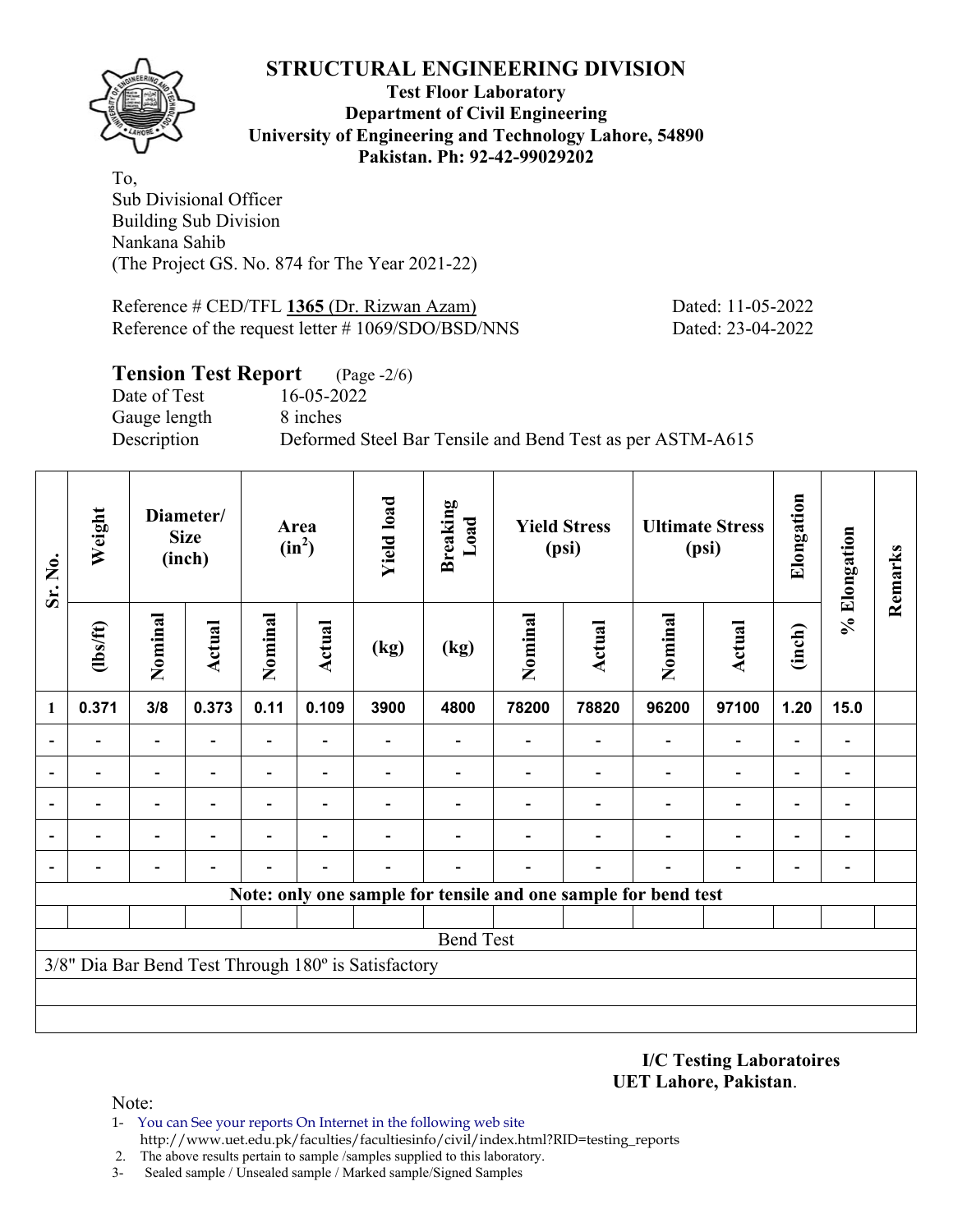

#### **Test Floor Laboratory Department of Civil Engineering University of Engineering and Technology Lahore, 54890 Pakistan. Ph: 92-42-99029202**

To, Sub Divisional Officer Building Sub Division Nankana Sahib (The Project Basic Health Unit Fatha Thatha for The Year 2021-22)

Reference # CED/TFL **1365** (Dr. Rizwan Azam) Dated: 11-05-2022 Reference of the request letter # 1061/SDO/BSD/NNS Dated: 22-04-2022

## **Tension Test Report** (Page -3/6) Date of Test 16-05-2022 Gauge length 8 inches Description Deformed Steel Bar Tensile and Bend Test as per ASTM-A615

| Sr. No.        | Weight         |                                                       | Diameter/<br><b>Size</b><br>(inch) |                | Area<br>$(in^2)$         | <b>Yield load</b>                                   | <b>Breaking</b><br>Load                                        |         | <b>Yield Stress</b><br>(psi) |         | <b>Ultimate Stress</b><br>(psi) | Elongation | % Elongation             | Remarks |
|----------------|----------------|-------------------------------------------------------|------------------------------------|----------------|--------------------------|-----------------------------------------------------|----------------------------------------------------------------|---------|------------------------------|---------|---------------------------------|------------|--------------------------|---------|
|                | $\frac{2}{10}$ | Nominal                                               | Actual                             | Nominal        | <b>Actual</b>            | (kg)                                                | (kg)                                                           | Nominal | <b>Actual</b>                | Nominal | <b>Actual</b>                   | (inch)     |                          |         |
| 1              | 0.382          | 0.11<br>3/8<br>0.378<br>٠<br>$\overline{\phantom{0}}$ |                                    |                | 0.112                    | 3900                                                | 4700                                                           | 78200   | 76620                        | 94200   | 92400                           | 1.20       | 15.0                     |         |
| ٠              |                |                                                       |                                    |                |                          |                                                     |                                                                |         |                              |         | $\overline{\phantom{0}}$        |            |                          |         |
| $\blacksquare$ |                | $\qquad \qquad \blacksquare$                          |                                    | Ξ.             | $\overline{\phantom{a}}$ |                                                     |                                                                |         |                              |         | $\overline{\phantom{0}}$        |            | $\blacksquare$           |         |
| $\blacksquare$ |                | $\blacksquare$                                        |                                    | $\blacksquare$ | $\blacksquare$           |                                                     |                                                                |         |                              |         | $\blacksquare$                  |            | $\overline{\phantom{0}}$ |         |
|                |                |                                                       |                                    |                |                          |                                                     |                                                                |         |                              |         |                                 |            | $\blacksquare$           |         |
| $\overline{a}$ |                |                                                       |                                    |                |                          |                                                     |                                                                |         |                              |         |                                 |            |                          |         |
|                |                |                                                       |                                    |                |                          |                                                     | Note: only one sample for tensile and one sample for bend test |         |                              |         |                                 |            |                          |         |
|                |                |                                                       |                                    |                |                          |                                                     |                                                                |         |                              |         |                                 |            |                          |         |
|                |                |                                                       |                                    |                |                          |                                                     | <b>Bend Test</b>                                               |         |                              |         |                                 |            |                          |         |
|                |                |                                                       |                                    |                |                          | 3/8" Dia Bar Bend Test Through 180° is Satisfactory |                                                                |         |                              |         |                                 |            |                          |         |
|                |                |                                                       |                                    |                |                          |                                                     |                                                                |         |                              |         |                                 |            |                          |         |
|                |                |                                                       |                                    |                |                          |                                                     |                                                                |         |                              |         |                                 |            |                          |         |

**I/C Testing Laboratoires UET Lahore, Pakistan**.

- 1- You can See your reports On Internet in the following web site http://www.uet.edu.pk/faculties/facultiesinfo/civil/index.html?RID=testing\_reports
- 2. The above results pertain to sample /samples supplied to this laboratory.
- 3- Sealed sample / Unsealed sample / Marked sample/Signed Samples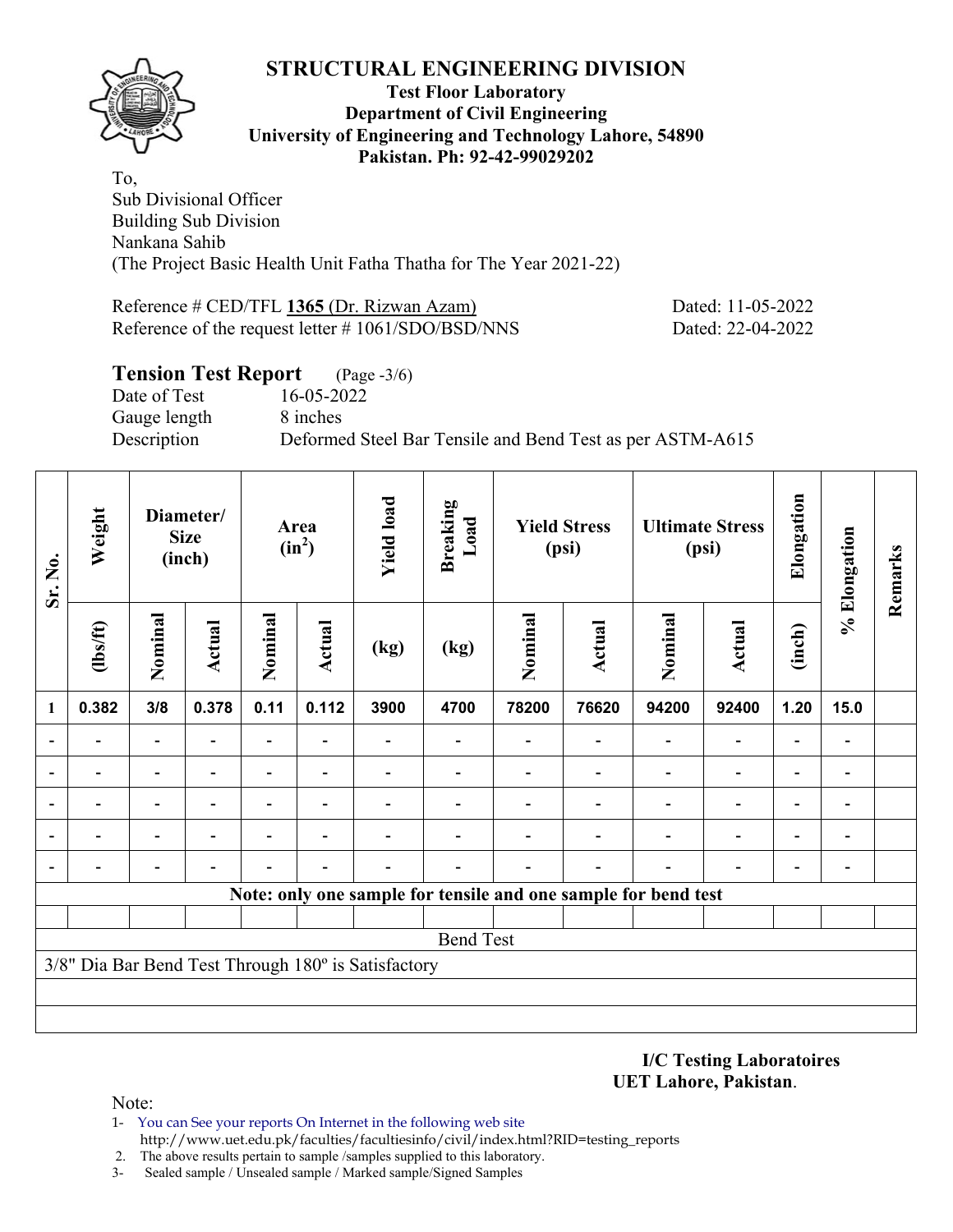

#### **Test Floor Laboratory Department of Civil Engineering University of Engineering and Technology Lahore, 54890 Pakistan. Ph: 92-42-99029202**

To, Sub Divisional Officer Building Sub Division Nankana Sahib (The Project Basic Health Unit Fatha Darya Tehsil and District Nankana Sahib for The Year 2021-22) Reference # CED/TFL **1365** (Dr. Rizwan Azam) Dated: 11-05-2022 Reference of the request letter # 1060/SDO/BSD/NNS Dated: 22-04-2022

## **Tension Test Report** (Page -4/6)

Date of Test 16-05-2022 Gauge length 8 inches Description Deformed Steel Bar Tensile and Bend Test as per ASTM-A615

| Sr. No.                  | Weight         |                                                            | Diameter/<br><b>Size</b><br>(inch) |         | Area<br>$(in^2)$         | <b>Yield load</b>                                   | <b>Breaking</b><br>Load                                        |         | <b>Yield Stress</b><br>(psi) |                          | <b>Ultimate Stress</b><br>(psi) | Elongation               | % Elongation                 | Remarks |
|--------------------------|----------------|------------------------------------------------------------|------------------------------------|---------|--------------------------|-----------------------------------------------------|----------------------------------------------------------------|---------|------------------------------|--------------------------|---------------------------------|--------------------------|------------------------------|---------|
|                          | $\frac{2}{10}$ | Nominal                                                    | <b>Actual</b>                      | Nominal | <b>Actual</b>            | (kg)                                                | (kg)                                                           | Nominal | <b>Actual</b>                | Nominal                  | <b>Actual</b>                   | (inch)                   |                              |         |
| $\mathbf{1}$             | 0.382          | 3/8<br>0.378<br>$\qquad \qquad \blacksquare$               |                                    | 0.11    | 0.112                    | 3700                                                | 4800                                                           | 74200   | 72690                        | 96200                    | 94300                           | 1.10                     | 13.8                         |         |
| ۰                        |                | Ξ.<br>$\qquad \qquad \blacksquare$<br>Ξ.<br>$\blacksquare$ |                                    |         | $\blacksquare$           |                                                     |                                                                |         |                              | $\overline{\phantom{a}}$ | $\blacksquare$                  | $\overline{\phantom{0}}$ |                              |         |
|                          | $\blacksquare$ |                                                            |                                    |         | $\blacksquare$           |                                                     | $\overline{\phantom{0}}$                                       |         | $\overline{\phantom{0}}$     | $\overline{\phantom{a}}$ | $\overline{\phantom{a}}$        | $\overline{\phantom{a}}$ | $\qquad \qquad \blacksquare$ |         |
|                          |                | $\overline{a}$                                             |                                    |         |                          |                                                     |                                                                |         |                              |                          | $\overline{\phantom{0}}$        | $\overline{\phantom{0}}$ |                              |         |
| $\overline{a}$           |                | $\qquad \qquad$                                            |                                    |         | $\overline{\phantom{0}}$ |                                                     |                                                                |         |                              |                          | $\overline{a}$                  | -                        | $\qquad \qquad \blacksquare$ |         |
| $\overline{\phantom{0}}$ |                | $\overline{\phantom{0}}$                                   |                                    |         |                          |                                                     |                                                                |         |                              |                          | $\overline{\phantom{0}}$        | $\overline{\phantom{0}}$ |                              |         |
|                          |                |                                                            |                                    |         |                          |                                                     | Note: only one sample for tensile and one sample for bend test |         |                              |                          |                                 |                          |                              |         |
|                          |                |                                                            |                                    |         |                          |                                                     |                                                                |         |                              |                          |                                 |                          |                              |         |
|                          |                |                                                            |                                    |         |                          |                                                     | <b>Bend Test</b>                                               |         |                              |                          |                                 |                          |                              |         |
|                          |                |                                                            |                                    |         |                          | 3/8" Dia Bar Bend Test Through 180° is Satisfactory |                                                                |         |                              |                          |                                 |                          |                              |         |
|                          |                |                                                            |                                    |         |                          |                                                     |                                                                |         |                              |                          |                                 |                          |                              |         |
|                          |                |                                                            |                                    |         |                          |                                                     |                                                                |         |                              |                          |                                 |                          |                              |         |

#### **I/C Testing Laboratoires UET Lahore, Pakistan**.

- 1- You can See your reports On Internet in the following web site http://www.uet.edu.pk/faculties/facultiesinfo/civil/index.html?RID=testing\_reports
- 2. The above results pertain to sample /samples supplied to this laboratory.
- 3- Sealed sample / Unsealed sample / Marked sample/Signed Samples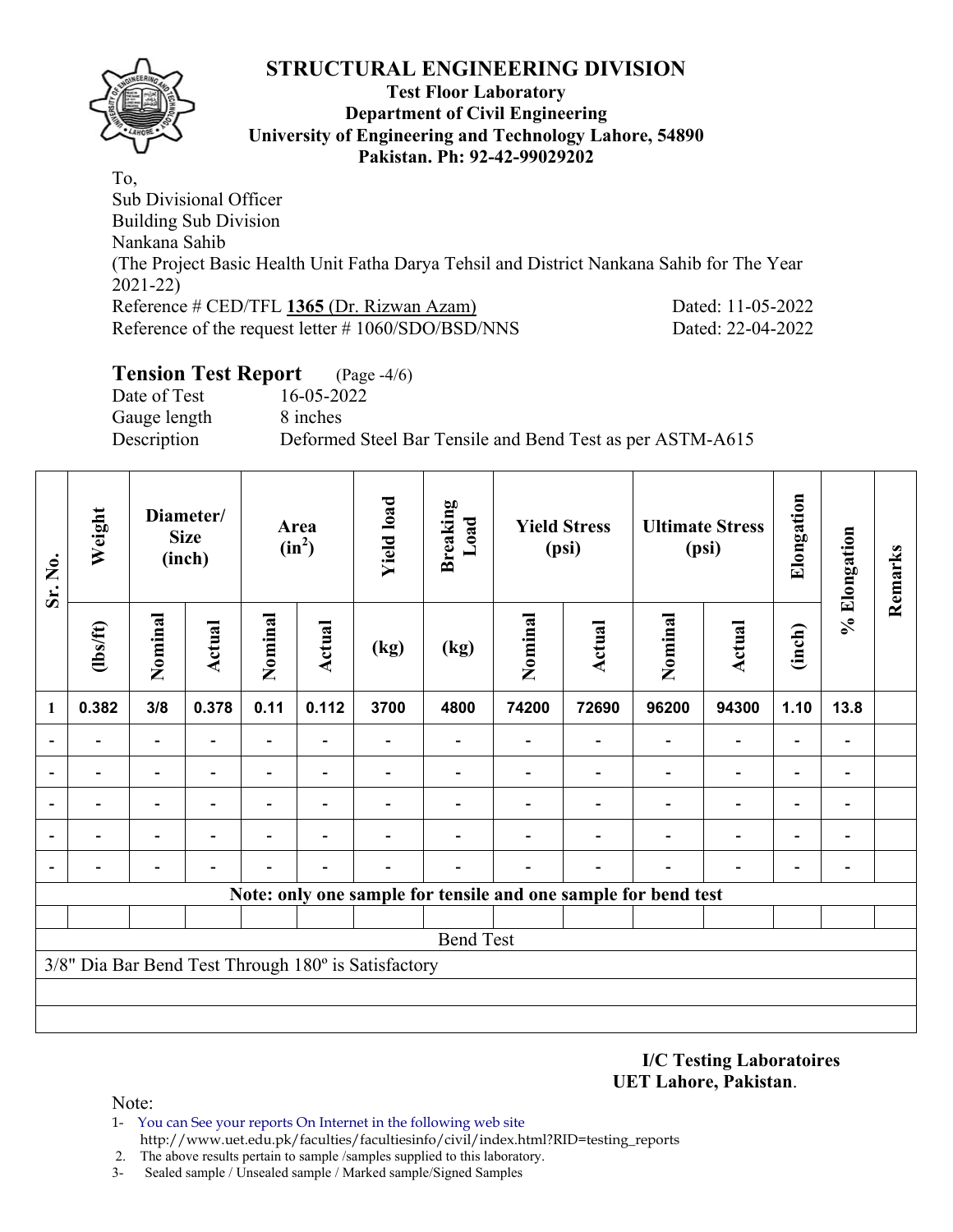

**Test Floor Laboratory Department of Civil Engineering University of Engineering and Technology Lahore, 54890 Pakistan. Ph: 92-42-99029202** 

To, Sub Divisional Officer Building Sub Division Nankana Sahib (The Project GS. No. 346 for The Year 2021-22)

Reference # CED/TFL **1365** (Dr. Rizwan Azam) Dated: 11-05-2022 Reference of the request letter # 1067/SDO/BSD/NNS Dated: 23-04-2022

### **Tension Test Report** (Page -5/6)

Date of Test 16-05-2022 Gauge length 8 inches

Description Deformed Steel Bar Tensile and Bend Test as per ASTM-A615

| Sr. No.                  | Weight         |                                                                              | Diameter/<br><b>Size</b><br>(inch) |         | Area<br>$(in^2)$         | <b>Yield load</b>                                   | <b>Breaking</b><br>Load |         | <b>Yield Stress</b><br>(psi)                                   |                          | <b>Ultimate Stress</b><br>(psi) | Elongation               | % Elongation             | Remarks |
|--------------------------|----------------|------------------------------------------------------------------------------|------------------------------------|---------|--------------------------|-----------------------------------------------------|-------------------------|---------|----------------------------------------------------------------|--------------------------|---------------------------------|--------------------------|--------------------------|---------|
|                          | $\frac{2}{10}$ | Nominal                                                                      | <b>Actual</b>                      | Nominal | <b>Actual</b>            | (kg)                                                | (kg)                    | Nominal | <b>Actual</b>                                                  | Nominal                  | <b>Actual</b>                   | (inch)                   |                          |         |
| -1                       | 0.380          | 0.11<br>3/8<br>0.377<br>$\overline{\phantom{a}}$<br>$\overline{\phantom{a}}$ |                                    |         |                          | 3900                                                | 4700                    | 78200   | 76870                                                          | 94200                    | 92700                           | 1.10                     | 13.8                     |         |
|                          |                | $\overline{\phantom{0}}$                                                     |                                    |         |                          |                                                     |                         |         |                                                                | $\overline{\phantom{0}}$ | $\qquad \qquad \blacksquare$    |                          | $\overline{\phantom{0}}$ |         |
| $\blacksquare$           |                |                                                                              |                                    |         |                          |                                                     |                         |         |                                                                |                          | $\overline{\phantom{0}}$        |                          | $\overline{\phantom{0}}$ |         |
| $\overline{\phantom{a}}$ |                | $\overline{\phantom{0}}$                                                     |                                    |         |                          |                                                     |                         |         |                                                                |                          |                                 |                          | $\overline{a}$           |         |
| $\overline{\phantom{a}}$ | $\blacksquare$ | $\blacksquare$                                                               | $\overline{\phantom{0}}$           |         | $\overline{\phantom{0}}$ |                                                     |                         |         |                                                                | $\overline{\phantom{0}}$ | $\overline{\phantom{0}}$        | $\overline{\phantom{0}}$ | $\overline{\phantom{a}}$ |         |
| $\overline{\phantom{a}}$ | $\blacksquare$ | $\qquad \qquad \blacksquare$                                                 |                                    |         |                          |                                                     |                         |         | $\overline{\phantom{0}}$                                       |                          | $\overline{\phantom{0}}$        | $\overline{\phantom{0}}$ | $\overline{\phantom{0}}$ |         |
|                          |                |                                                                              |                                    |         |                          |                                                     |                         |         | Note: only one sample for tensile and one sample for bend test |                          |                                 |                          |                          |         |
|                          |                |                                                                              |                                    |         |                          |                                                     |                         |         |                                                                |                          |                                 |                          |                          |         |
|                          |                |                                                                              |                                    |         |                          |                                                     | <b>Bend Test</b>        |         |                                                                |                          |                                 |                          |                          |         |
|                          |                |                                                                              |                                    |         |                          | 3/8" Dia Bar Bend Test Through 180° is Satisfactory |                         |         |                                                                |                          |                                 |                          |                          |         |
|                          |                |                                                                              |                                    |         |                          |                                                     |                         |         |                                                                |                          |                                 |                          |                          |         |
|                          |                |                                                                              |                                    |         |                          |                                                     |                         |         |                                                                |                          |                                 |                          |                          |         |

**I/C Testing Laboratoires UET Lahore, Pakistan**.

- 1- You can See your reports On Internet in the following web site http://www.uet.edu.pk/faculties/facultiesinfo/civil/index.html?RID=testing\_reports
- 2. The above results pertain to sample /samples supplied to this laboratory.
- 3- Sealed sample / Unsealed sample / Marked sample/Signed Samples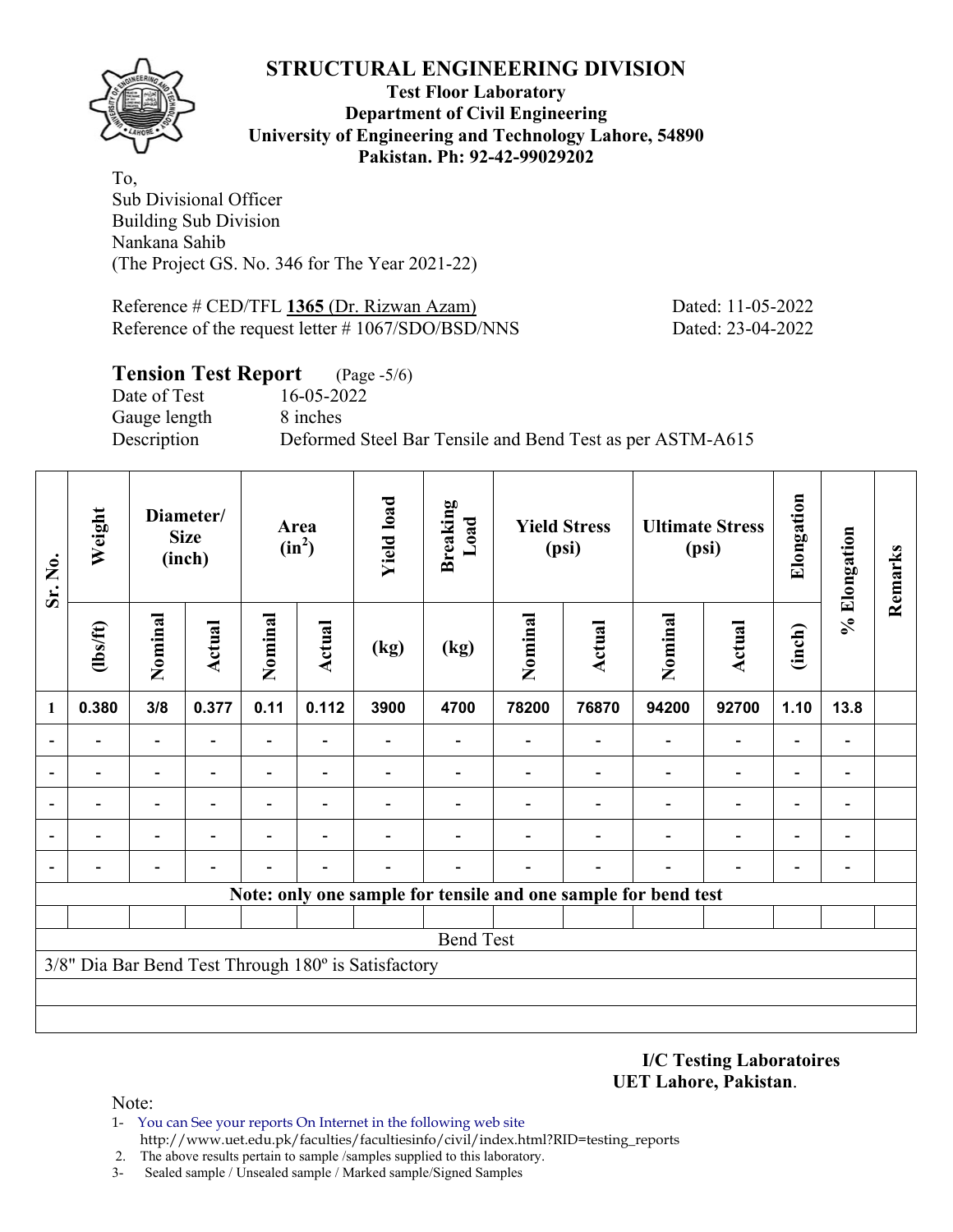

**Test Floor Laboratory Department of Civil Engineering University of Engineering and Technology Lahore, 54890 Pakistan. Ph: 92-42-99029202** 

To, Sub Divisional Officer Building Sub Division Nankana Sahib (The Project GS. No. 347 for The Year 2021-22)

Reference # CED/TFL **1365** (Dr. Rizwan Azam) Dated: 11-05-2022 Reference of the request letter # 1068/SDO/BSD/NNS Dated: 23-04-2022

### **Tension Test Report** (Page -6/6)

Date of Test 16-05-2022 Gauge length 8 inches

Description Deformed Steel Bar Tensile and Bend Test as per ASTM-A615

| Sr. No.                  | Weight                   |                                                                         | Diameter/<br><b>Size</b><br>(inch) |         | Area<br>$(in^2)$         | <b>Yield load</b>                                   | <b>Breaking</b><br>Load |         | <b>Yield Stress</b><br>(psi)                                   |                | <b>Ultimate Stress</b><br>(psi) | Elongation               | % Elongation                 | Remarks |
|--------------------------|--------------------------|-------------------------------------------------------------------------|------------------------------------|---------|--------------------------|-----------------------------------------------------|-------------------------|---------|----------------------------------------------------------------|----------------|---------------------------------|--------------------------|------------------------------|---------|
|                          | $\frac{2}{10}$           | Nominal                                                                 | <b>Actual</b>                      | Nominal | <b>Actual</b>            | (kg)                                                | (kg)                    | Nominal | <b>Actual</b>                                                  | Nominal        | <b>Actual</b>                   | (inch)                   |                              |         |
| 1                        | 0.381                    | 0.11<br>3/8<br>0.378<br>$\overline{a}$<br>$\overline{\phantom{a}}$<br>۰ |                                    |         |                          | 3900                                                | 4800                    | 78200   | 76740                                                          | 96200          | 94500                           | 1.00                     | 12.5                         |         |
| $\overline{\phantom{a}}$ |                          |                                                                         |                                    |         | $\overline{\phantom{0}}$ |                                                     |                         |         |                                                                | $\blacksquare$ | $\overline{\phantom{a}}$        |                          | $\qquad \qquad \blacksquare$ |         |
| $\overline{\phantom{a}}$ |                          |                                                                         |                                    |         |                          |                                                     |                         |         |                                                                |                | $\overline{\phantom{0}}$        |                          |                              |         |
| $\overline{\phantom{a}}$ |                          | $\blacksquare$                                                          |                                    |         | $\overline{\phantom{0}}$ |                                                     |                         |         |                                                                |                |                                 |                          | -                            |         |
| $\overline{\phantom{a}}$ | $\overline{\phantom{0}}$ | $\overline{\phantom{0}}$                                                | $\overline{\phantom{0}}$           |         | $\overline{\phantom{a}}$ |                                                     |                         |         |                                                                | ۰              | $\overline{\phantom{0}}$        | $\overline{\phantom{0}}$ | $\overline{\phantom{a}}$     |         |
| $\overline{\phantom{a}}$ |                          |                                                                         |                                    |         |                          |                                                     |                         |         |                                                                |                | $\overline{\phantom{0}}$        | $\overline{\phantom{0}}$ | $\overline{\phantom{0}}$     |         |
|                          |                          |                                                                         |                                    |         |                          |                                                     |                         |         | Note: only one sample for tensile and one sample for bend test |                |                                 |                          |                              |         |
|                          |                          |                                                                         |                                    |         |                          |                                                     |                         |         |                                                                |                |                                 |                          |                              |         |
|                          |                          |                                                                         |                                    |         |                          |                                                     | <b>Bend Test</b>        |         |                                                                |                |                                 |                          |                              |         |
|                          |                          |                                                                         |                                    |         |                          | 3/8" Dia Bar Bend Test Through 180° is Satisfactory |                         |         |                                                                |                |                                 |                          |                              |         |
|                          |                          |                                                                         |                                    |         |                          |                                                     |                         |         |                                                                |                |                                 |                          |                              |         |
|                          |                          |                                                                         |                                    |         |                          |                                                     |                         |         |                                                                |                |                                 |                          |                              |         |

**I/C Testing Laboratoires UET Lahore, Pakistan**.

- 1- You can See your reports On Internet in the following web site http://www.uet.edu.pk/faculties/facultiesinfo/civil/index.html?RID=testing\_reports
- 2. The above results pertain to sample /samples supplied to this laboratory.
- 3- Sealed sample / Unsealed sample / Marked sample/Signed Samples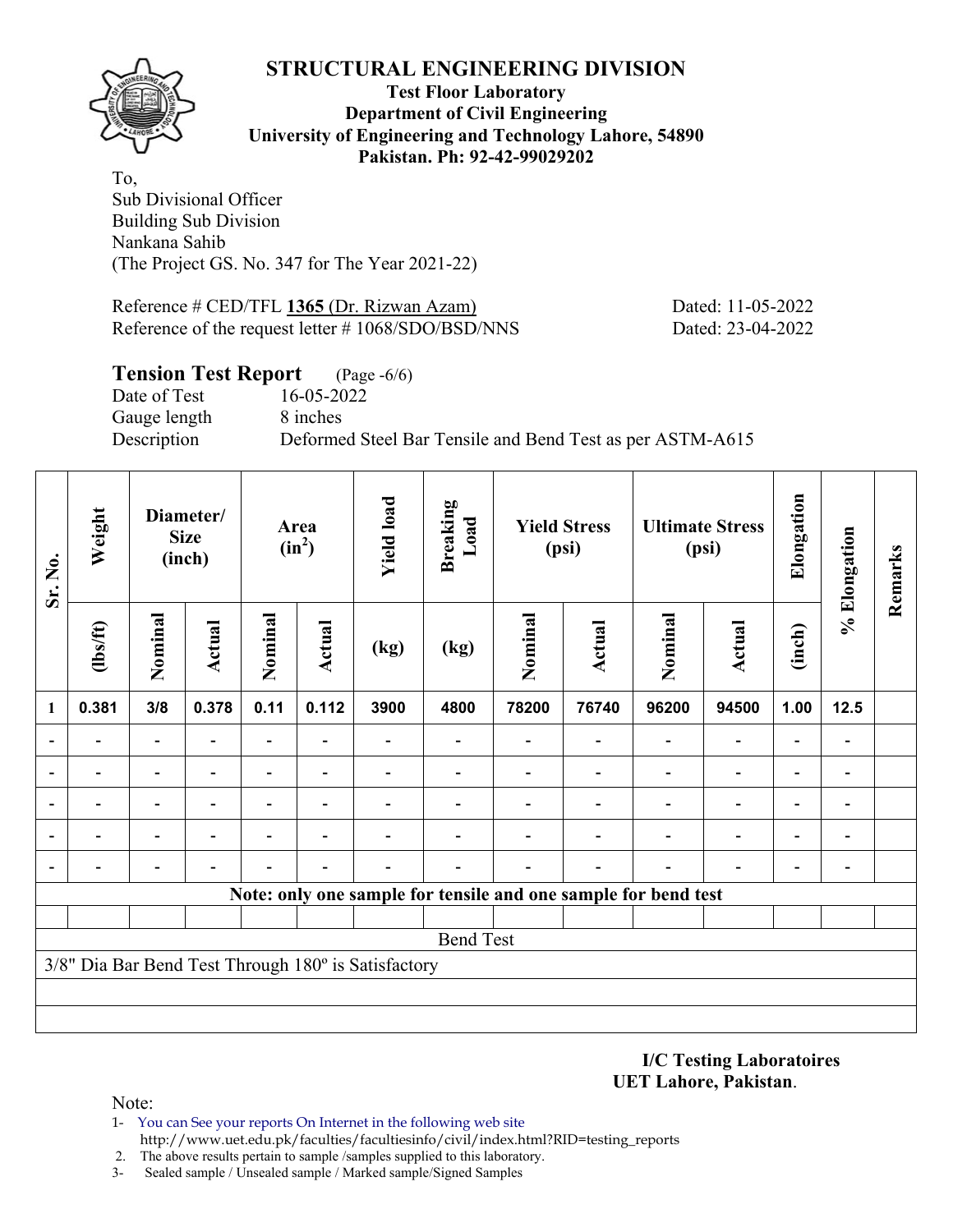

#### **Test Floor Laboratory Department of Civil Engineering University of Engineering and Technology Lahore, 54890 Pakistan. Ph: 92-42-99029202**

To, Sub Divisional Officer Building Sub Division Nankana Sahib (The Project GS. No. 5817 (Group - 1) for The Year 2021-22)

Reference # CED/TFL **1366** (Dr. Rizwan Azam) Dated: 11-05-2022 Reference of the request letter # 1057/SDO/BSD/NNS Dated: 22-04-2022

### **Tension Test Report** (Page -1/5) Date of Test 16-05-2022 Gauge length 8 inches Description Deformed Steel Bar Tensile and Bend Test as per ASTM-A615

| Sr. No.        | Weight         |                                                                                                                                    | Diameter/<br><b>Size</b><br>(inch) |                | Area<br>$(in^2)$         | <b>Yield load</b>                                   | <b>Breaking</b><br>Load |         | <b>Yield Stress</b><br>(psi)                                   |                          | <b>Ultimate Stress</b><br>(psi) | Elongation               | % Elongation             | Remarks |
|----------------|----------------|------------------------------------------------------------------------------------------------------------------------------------|------------------------------------|----------------|--------------------------|-----------------------------------------------------|-------------------------|---------|----------------------------------------------------------------|--------------------------|---------------------------------|--------------------------|--------------------------|---------|
|                | $\frac{2}{10}$ | Nominal                                                                                                                            | <b>Actual</b>                      | Nominal        | <b>Actual</b>            | (kg)                                                | (kg)                    | Nominal | <b>Actual</b>                                                  | Nominal                  | <b>Actual</b>                   | (inch)                   |                          |         |
| $\mathbf{1}$   | 0.381          | 3/8                                                                                                                                | 0.377                              | 0.11           | 0.112                    | 3700                                                | 4700                    | 74200   | 72870                                                          | 94200                    | 92600                           | 1.10                     | 13.8                     |         |
| $\blacksquare$ |                | $\blacksquare$<br>$\overline{\phantom{0}}$<br>$\qquad \qquad \blacksquare$<br>$\overline{\phantom{0}}$<br>$\overline{\phantom{0}}$ |                                    |                |                          |                                                     |                         |         |                                                                |                          |                                 |                          |                          |         |
| $\overline{a}$ |                |                                                                                                                                    |                                    |                | $\overline{\phantom{0}}$ |                                                     |                         |         | $\overline{\phantom{0}}$                                       | $\overline{\phantom{0}}$ | $\overline{\phantom{0}}$        | $\overline{\phantom{0}}$ | $\blacksquare$           |         |
|                |                | $\overline{a}$                                                                                                                     |                                    | $\overline{a}$ | $\overline{\phantom{0}}$ |                                                     |                         |         |                                                                |                          | $\overline{\phantom{0}}$        | $\overline{\phantom{0}}$ |                          |         |
|                |                | $\blacksquare$                                                                                                                     |                                    |                |                          |                                                     |                         |         |                                                                |                          |                                 | ٠                        |                          |         |
| $\overline{a}$ |                | -                                                                                                                                  |                                    |                |                          |                                                     |                         |         |                                                                |                          |                                 |                          | $\overline{\phantom{0}}$ |         |
|                |                |                                                                                                                                    |                                    |                |                          |                                                     |                         |         | Note: only one sample for tensile and one sample for bend test |                          |                                 |                          |                          |         |
|                |                |                                                                                                                                    |                                    |                |                          |                                                     |                         |         |                                                                |                          |                                 |                          |                          |         |
|                |                |                                                                                                                                    |                                    |                |                          |                                                     | <b>Bend Test</b>        |         |                                                                |                          |                                 |                          |                          |         |
|                |                |                                                                                                                                    |                                    |                |                          | 3/8" Dia Bar Bend Test Through 180° is Satisfactory |                         |         |                                                                |                          |                                 |                          |                          |         |
|                |                |                                                                                                                                    |                                    |                |                          |                                                     |                         |         |                                                                |                          |                                 |                          |                          |         |
|                |                |                                                                                                                                    |                                    |                |                          |                                                     |                         |         |                                                                |                          |                                 |                          |                          |         |

**I/C Testing Laboratoires UET Lahore, Pakistan**.

- 1- You can See your reports On Internet in the following web site http://www.uet.edu.pk/faculties/facultiesinfo/civil/index.html?RID=testing\_reports
- 2. The above results pertain to sample /samples supplied to this laboratory.
- 3- Sealed sample / Unsealed sample / Marked sample/Signed Samples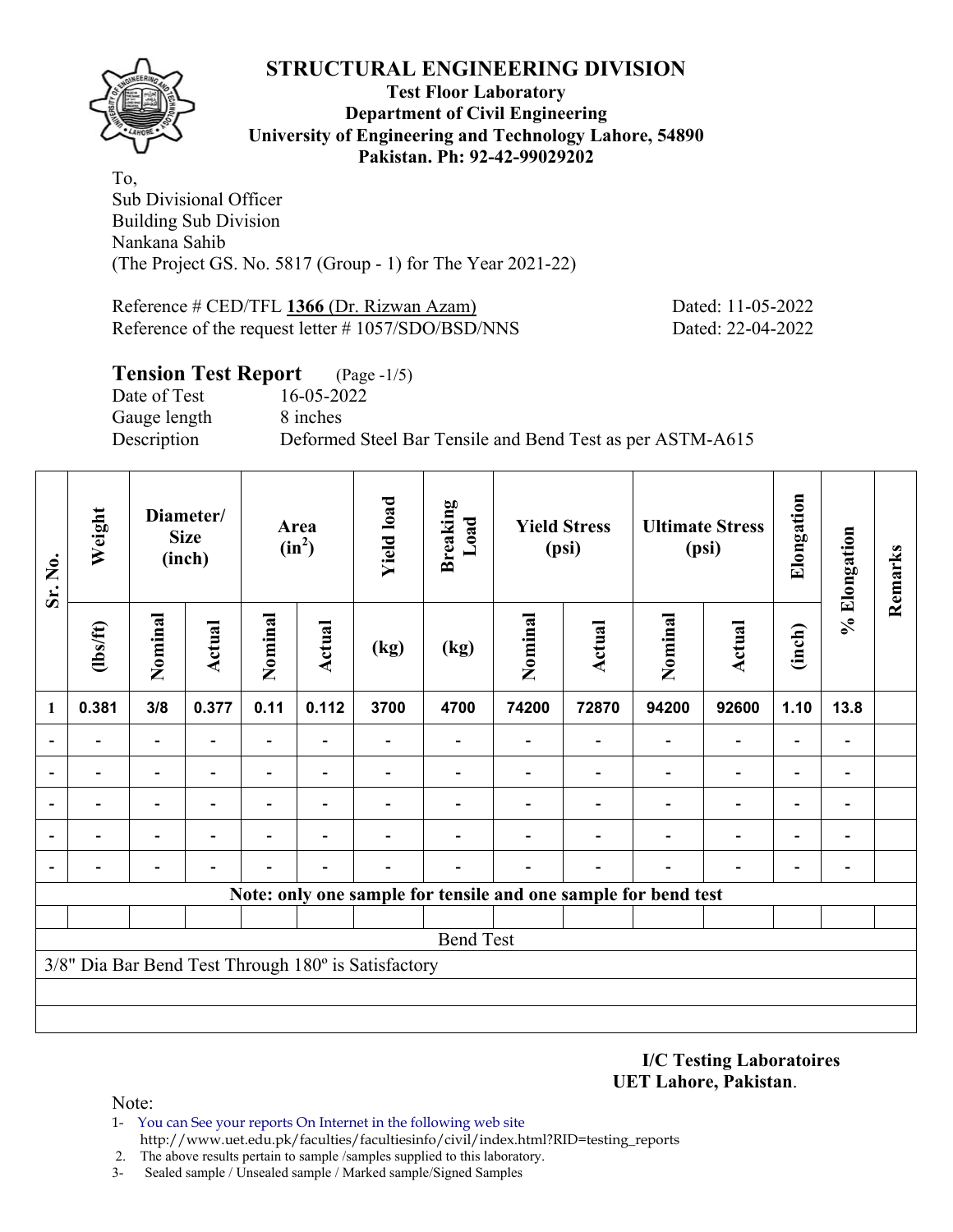

#### **Test Floor Laboratory Department of Civil Engineering University of Engineering and Technology Lahore, 54890 Pakistan. Ph: 92-42-99029202**

To, Sub Divisional Officer Building Sub Division Nankana Sahib (The Project GS. No. 09 for The Year 2021-22)

Reference # CED/TFL **1366** (Dr. Rizwan Azam) Dated: 11-05-2022 Reference of the request letter # 1062/SDO/BSD/NNS Dated: 22-04-2022

### **Tension Test Report** (Page -2/5)

Date of Test 16-05-2022 Gauge length 8 inches

Description Deformed Steel Bar Tensile and Bend Test as per ASTM-A615

| Sr. No.                  | Weight                       |                                                       | Diameter/<br><b>Size</b><br>(inch) |                | Area<br>$(in^2)$         | <b>Yield load</b>                                   | <b>Breaking</b><br>Load |         | <b>Yield Stress</b><br>(psi)                                   |         | <b>Ultimate Stress</b><br>(psi) | Elongation               | % Elongation             | Remarks |
|--------------------------|------------------------------|-------------------------------------------------------|------------------------------------|----------------|--------------------------|-----------------------------------------------------|-------------------------|---------|----------------------------------------------------------------|---------|---------------------------------|--------------------------|--------------------------|---------|
|                          | $\frac{2}{10}$               | Nominal                                               | Actual                             | Nominal        | Actual                   | (kg)                                                | (kg)                    | Nominal | <b>Actual</b>                                                  | Nominal | <b>Actual</b>                   | (inch)                   |                          |         |
| 1                        | 0.364                        | 0.11<br>3/8<br>0.369<br>$\overline{\phantom{0}}$<br>۰ |                                    |                | 0.107                    | 2700                                                | 4400                    | 54100   | 55660                                                          | 88200   | 90700                           | 0.75                     | 9.4                      |         |
| $\overline{\phantom{a}}$ |                              |                                                       |                                    | ۰              | $\overline{\phantom{0}}$ |                                                     |                         |         |                                                                |         | $\overline{\phantom{0}}$        |                          | $\overline{a}$           |         |
| $\overline{\phantom{0}}$ |                              |                                                       |                                    | $\blacksquare$ | $\overline{\phantom{0}}$ |                                                     |                         |         |                                                                |         | $\overline{\phantom{0}}$        |                          | $\qquad \qquad$          |         |
| $\overline{\phantom{0}}$ |                              |                                                       |                                    |                | $\overline{\phantom{0}}$ |                                                     |                         |         |                                                                |         |                                 |                          | $\overline{a}$           |         |
| $\overline{\phantom{a}}$ | $\qquad \qquad \blacksquare$ | -                                                     | $\overline{\phantom{0}}$           |                | $\blacksquare$           |                                                     |                         |         |                                                                |         | $\overline{\phantom{0}}$        | $\overline{\phantom{0}}$ | $\overline{\phantom{a}}$ |         |
| $\overline{\phantom{a}}$ |                              |                                                       |                                    |                |                          |                                                     |                         |         |                                                                |         |                                 | $\overline{\phantom{0}}$ | $\overline{\phantom{a}}$ |         |
|                          |                              |                                                       |                                    |                |                          |                                                     |                         |         | Note: only one sample for tensile and one sample for bend test |         |                                 |                          |                          |         |
|                          |                              |                                                       |                                    |                |                          |                                                     |                         |         |                                                                |         |                                 |                          |                          |         |
|                          |                              |                                                       |                                    |                |                          |                                                     | <b>Bend Test</b>        |         |                                                                |         |                                 |                          |                          |         |
|                          |                              |                                                       |                                    |                |                          | 3/8" Dia Bar Bend Test Through 180° is Satisfactory |                         |         |                                                                |         |                                 |                          |                          |         |
|                          |                              |                                                       |                                    |                |                          |                                                     |                         |         |                                                                |         |                                 |                          |                          |         |
|                          |                              |                                                       |                                    |                |                          |                                                     |                         |         |                                                                |         |                                 |                          |                          |         |

#### **I/C Testing Laboratoires UET Lahore, Pakistan**.

- 1- You can See your reports On Internet in the following web site http://www.uet.edu.pk/faculties/facultiesinfo/civil/index.html?RID=testing\_reports
- 2. The above results pertain to sample /samples supplied to this laboratory.
- 3- Sealed sample / Unsealed sample / Marked sample/Signed Samples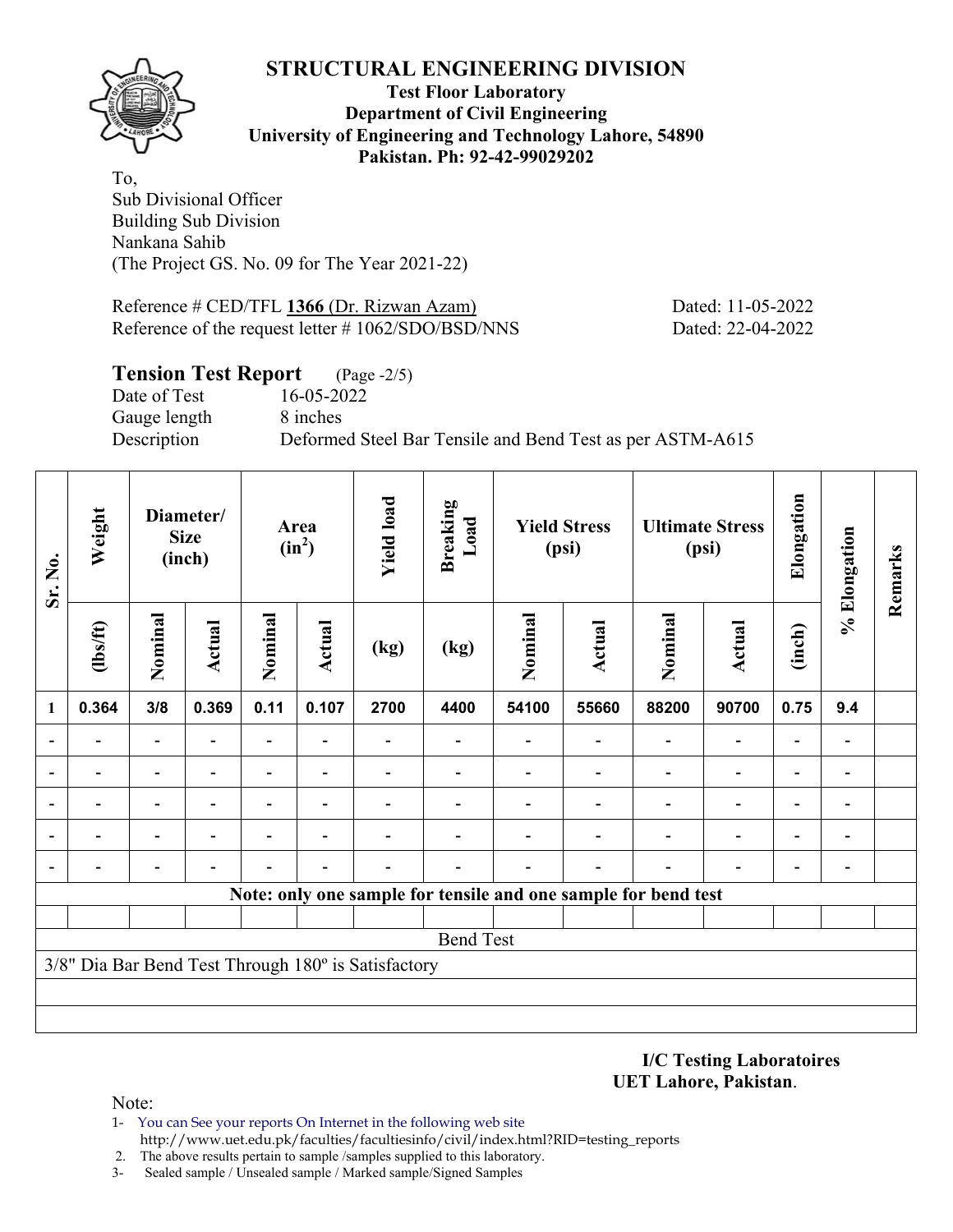

#### **Test Floor Laboratory Department of Civil Engineering University of Engineering and Technology Lahore, 54890 Pakistan. Ph: 92-42-99029202**

To, Sub Divisional Officer Building Sub Division Nankana Sahib (The Project GS. No. 5817 (Group - 3) for The Year 2021-22)

Reference # CED/TFL **1366** (Dr. Rizwan Azam) Dated: 11-05-2022 Reference of the request letter # 1059/SDO/BSD/NNS Dated: 22-04-2022

### **Tension Test Report** (Page -3/5) Date of Test 16-05-2022 Gauge length 8 inches Description Deformed Steel Bar Tensile and Bend Test as per ASTM-A615

| Sr. No.                  | Weight         |                              | Diameter/<br><b>Size</b><br>(inch) |                          | Area<br>$(in^2)$ | <b>Yield load</b>                                   | <b>Breaking</b><br>Load |         | <b>Yield Stress</b><br>(psi)                                   |         | <b>Ultimate Stress</b><br>(psi) | Elongation               | % Elongation   | Remarks |
|--------------------------|----------------|------------------------------|------------------------------------|--------------------------|------------------|-----------------------------------------------------|-------------------------|---------|----------------------------------------------------------------|---------|---------------------------------|--------------------------|----------------|---------|
|                          | $\frac{2}{10}$ | Nominal                      | Actual                             | Nominal                  | Actual           | (kg)                                                | (kg)                    | Nominal | <b>Actual</b>                                                  | Nominal | <b>Actual</b>                   | (inch)                   |                |         |
| 1                        | 0.382          | 0.11<br>3/8<br>0.378<br>-    |                                    |                          | 0.112            | 4000                                                | 4800                    | 80200   | 78460                                                          | 96200   | 94200                           | 1.10                     | 13.8           |         |
| $\blacksquare$           |                |                              |                                    |                          |                  |                                                     |                         |         |                                                                |         |                                 |                          |                |         |
|                          |                | -                            |                                    | ۰                        |                  |                                                     |                         |         |                                                                |         | $\overline{\phantom{0}}$        |                          |                |         |
| $\overline{\phantom{0}}$ |                | $\qquad \qquad \blacksquare$ |                                    | $\overline{\phantom{0}}$ |                  |                                                     |                         |         |                                                                |         | $\overline{\phantom{0}}$        | $\overline{\phantom{0}}$ | $\overline{a}$ |         |
|                          |                |                              |                                    |                          |                  |                                                     |                         |         |                                                                |         |                                 |                          |                |         |
|                          |                |                              |                                    |                          |                  |                                                     |                         |         |                                                                |         |                                 |                          | $\overline{a}$ |         |
|                          |                |                              |                                    |                          |                  |                                                     |                         |         | Note: only one sample for tensile and one sample for bend test |         |                                 |                          |                |         |
|                          |                |                              |                                    |                          |                  |                                                     |                         |         |                                                                |         |                                 |                          |                |         |
|                          |                |                              |                                    |                          |                  |                                                     | <b>Bend Test</b>        |         |                                                                |         |                                 |                          |                |         |
|                          |                |                              |                                    |                          |                  | 3/8" Dia Bar Bend Test Through 180° is Satisfactory |                         |         |                                                                |         |                                 |                          |                |         |
|                          |                |                              |                                    |                          |                  |                                                     |                         |         |                                                                |         |                                 |                          |                |         |
|                          |                |                              |                                    |                          |                  |                                                     |                         |         |                                                                |         |                                 |                          |                |         |

**I/C Testing Laboratoires UET Lahore, Pakistan**.

- 1- You can See your reports On Internet in the following web site http://www.uet.edu.pk/faculties/facultiesinfo/civil/index.html?RID=testing\_reports
- 2. The above results pertain to sample /samples supplied to this laboratory.
- 3- Sealed sample / Unsealed sample / Marked sample/Signed Samples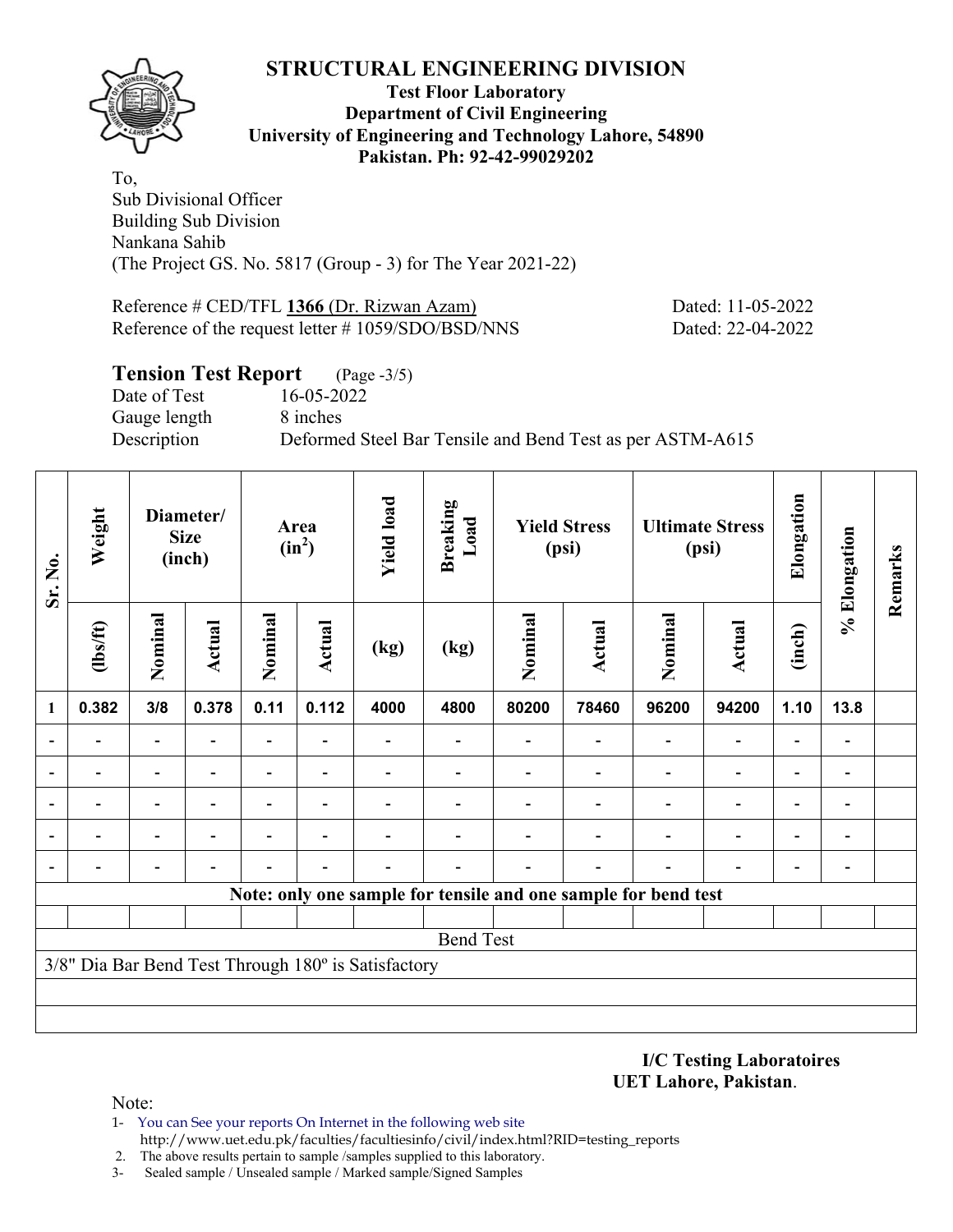

#### **Test Floor Laboratory Department of Civil Engineering University of Engineering and Technology Lahore, 54890 Pakistan. Ph: 92-42-99029202**

To, Sub Divisional Officer Building Sub Division Nankana Sahib (The Project GS. No. 5817 (Group - 2) for The Year 2021-22)

Reference # CED/TFL **1366** (Dr. Rizwan Azam) Dated: 11-05-2022 Reference of the request letter # 1058/SDO/BSD/NNS Dated: 22-04-2022

### **Tension Test Report** (Page -4/5) Date of Test 16-05-2022 Gauge length 8 inches Description Deformed Steel Bar Tensile and Bend Test as per ASTM-A615

| Sr. No.                  | Weight         |                                                                              | Diameter/<br><b>Size</b><br>(inch) |                          | Area<br>$(in^2)$         | <b>Yield load</b>                                   | <b>Breaking</b><br>Load |         | <b>Yield Stress</b><br>(psi)                                   |         | <b>Ultimate Stress</b><br>(psi) | Elongation               | % Elongation                 | Remarks |
|--------------------------|----------------|------------------------------------------------------------------------------|------------------------------------|--------------------------|--------------------------|-----------------------------------------------------|-------------------------|---------|----------------------------------------------------------------|---------|---------------------------------|--------------------------|------------------------------|---------|
|                          | $\frac{2}{10}$ | Nominal                                                                      | Actual                             | Nominal                  | <b>Actual</b>            | (kg)                                                | (kg)                    | Nominal | <b>Actual</b>                                                  | Nominal | <b>Actual</b>                   | (inch)                   |                              |         |
| 1                        | 0.380          | 0.11<br>3/8<br>0.377<br>$\overline{\phantom{0}}$<br>$\overline{\phantom{0}}$ |                                    |                          | 0.112                    | 3600                                                | 4800                    | 72200   | 71130                                                          | 96200   | 94900                           | 1.10                     | 13.8                         |         |
| $\overline{\phantom{0}}$ |                | $\overline{\phantom{0}}$<br>-                                                |                                    |                          |                          |                                                     |                         |         |                                                                |         | $\overline{\phantom{0}}$        |                          | $\qquad \qquad \blacksquare$ |         |
|                          |                |                                                                              |                                    |                          |                          |                                                     |                         |         |                                                                |         | $\overline{\phantom{0}}$        |                          | $\overline{\phantom{0}}$     |         |
|                          |                | $\qquad \qquad \blacksquare$                                                 | $\blacksquare$                     | $\overline{\phantom{0}}$ | $\overline{\phantom{0}}$ |                                                     |                         |         |                                                                |         | $\overline{\phantom{0}}$        | $\overline{\phantom{0}}$ | $\qquad \qquad \blacksquare$ |         |
|                          |                |                                                                              |                                    |                          |                          |                                                     |                         |         |                                                                |         |                                 |                          |                              |         |
| $\overline{a}$           |                |                                                                              |                                    |                          |                          |                                                     |                         |         |                                                                |         |                                 |                          | $\overline{a}$               |         |
|                          |                |                                                                              |                                    |                          |                          |                                                     |                         |         | Note: only one sample for tensile and one sample for bend test |         |                                 |                          |                              |         |
|                          |                |                                                                              |                                    |                          |                          |                                                     |                         |         |                                                                |         |                                 |                          |                              |         |
|                          |                |                                                                              |                                    |                          |                          |                                                     | <b>Bend Test</b>        |         |                                                                |         |                                 |                          |                              |         |
|                          |                |                                                                              |                                    |                          |                          | 3/8" Dia Bar Bend Test Through 180° is Satisfactory |                         |         |                                                                |         |                                 |                          |                              |         |
|                          |                |                                                                              |                                    |                          |                          |                                                     |                         |         |                                                                |         |                                 |                          |                              |         |
|                          |                |                                                                              |                                    |                          |                          |                                                     |                         |         |                                                                |         |                                 |                          |                              |         |

#### **I/C Testing Laboratoires UET Lahore, Pakistan**.

- 1- You can See your reports On Internet in the following web site http://www.uet.edu.pk/faculties/facultiesinfo/civil/index.html?RID=testing\_reports
- 2. The above results pertain to sample /samples supplied to this laboratory.
- 3- Sealed sample / Unsealed sample / Marked sample/Signed Samples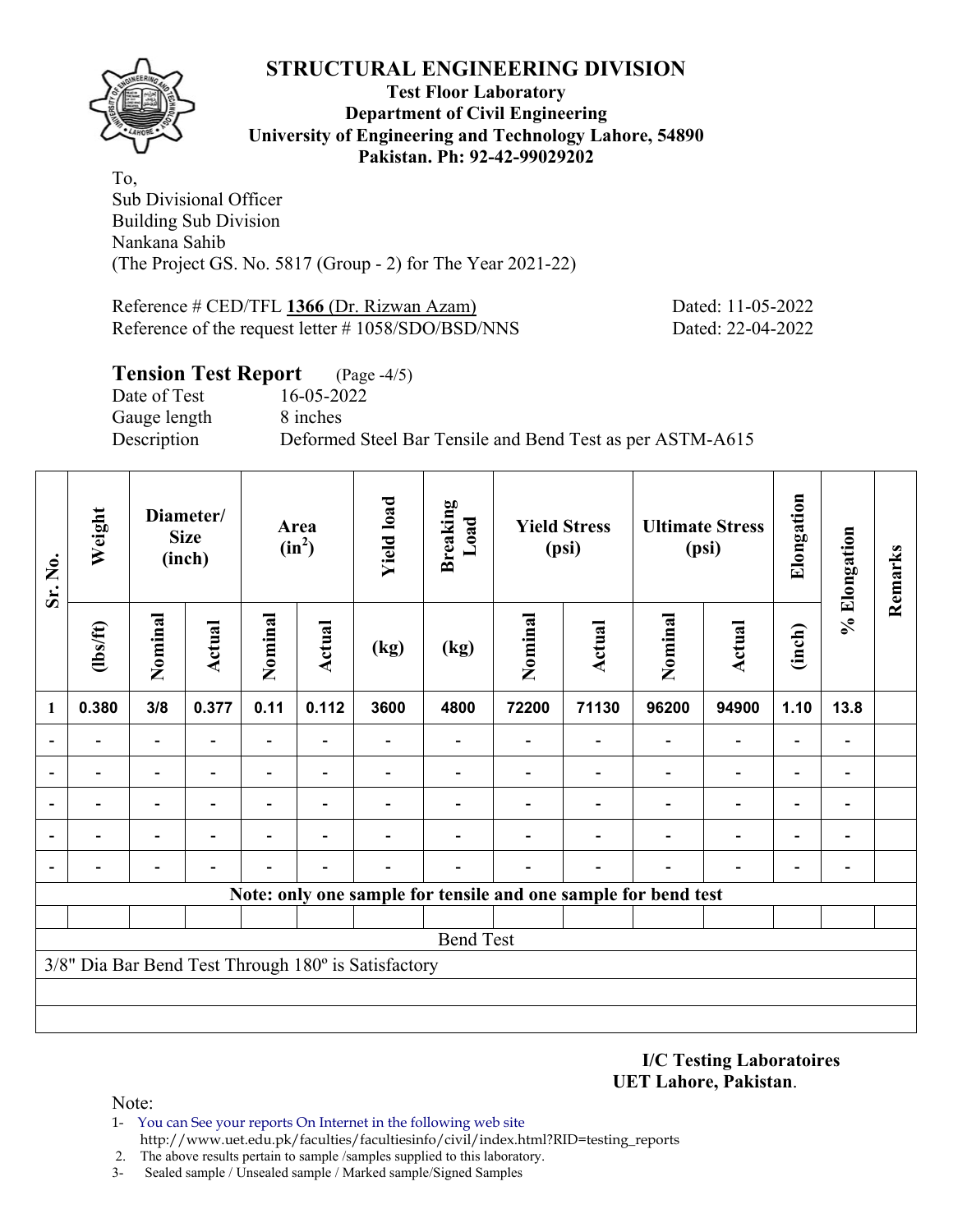

**Test Floor Laboratory Department of Civil Engineering University of Engineering and Technology Lahore, 54890 Pakistan. Ph: 92-42-99029202** 

To, Sub Divisional Officer Building Sub Division Nankana Sahib (The Project GS. No. 5635 for The Year 2021-22)

Reference # CED/TFL **1366** (Dr. Rizwan Azam) Dated: 11-05-2022 Reference of the request letter # 1109/SDO/BSD/NNS Dated: 10-05-2022

### **Tension Test Report** (Page -5/5)

Date of Test 16-05-2022 Gauge length 8 inches

Description Deformed Steel Bar Tensile and Bend Test as per ASTM-A615

| Sr. No.                  | Weight         |                                          | Diameter/<br><b>Size</b><br>(inch) |         | Area<br>$(in^2)$ | <b>Yield load</b>                                   | <b>Breaking</b><br>Load |         | <b>Yield Stress</b><br>(psi)                                   |                          | <b>Ultimate Stress</b><br>(psi) | Elongation               | % Elongation             | Remarks |
|--------------------------|----------------|------------------------------------------|------------------------------------|---------|------------------|-----------------------------------------------------|-------------------------|---------|----------------------------------------------------------------|--------------------------|---------------------------------|--------------------------|--------------------------|---------|
|                          | $\frac{2}{10}$ | Nominal                                  | <b>Actual</b>                      | Nominal | <b>Actual</b>    | (kg)                                                | (kg)                    | Nominal | <b>Actual</b>                                                  | Nominal                  | <b>Actual</b>                   | (inch)                   |                          |         |
| 1                        | 0.379          | 3/8<br>0.377<br>$\overline{\phantom{a}}$ |                                    | 0.11    | 0.112            | 3900                                                | 4700                    | 78200   | 77080                                                          | 94200                    | 92900                           | 1.20                     | 15.0                     |         |
|                          |                | $\overline{\phantom{a}}$                 |                                    |         |                  |                                                     |                         |         |                                                                | $\blacksquare$           | $\qquad \qquad \blacksquare$    |                          | $\overline{a}$           |         |
|                          |                |                                          |                                    |         |                  |                                                     |                         |         |                                                                |                          | $\overline{\phantom{0}}$        |                          | $\overline{a}$           |         |
| $\overline{\phantom{a}}$ |                | $\overline{\phantom{0}}$                 |                                    |         |                  |                                                     |                         |         |                                                                |                          |                                 |                          | $\blacksquare$           |         |
| $\overline{\phantom{a}}$ | $\blacksquare$ | $\blacksquare$                           | $\overline{\phantom{0}}$           |         | ٠                |                                                     |                         |         |                                                                | $\overline{\phantom{0}}$ | $\overline{a}$                  |                          | $\overline{\phantom{a}}$ |         |
| $\overline{\phantom{a}}$ |                |                                          |                                    |         |                  |                                                     |                         |         |                                                                |                          | $\overline{\phantom{0}}$        | $\overline{\phantom{0}}$ | $\blacksquare$           |         |
|                          |                |                                          |                                    |         |                  |                                                     |                         |         | Note: only one sample for tensile and one sample for bend test |                          |                                 |                          |                          |         |
|                          |                |                                          |                                    |         |                  |                                                     |                         |         |                                                                |                          |                                 |                          |                          |         |
|                          |                |                                          |                                    |         |                  |                                                     | <b>Bend Test</b>        |         |                                                                |                          |                                 |                          |                          |         |
|                          |                |                                          |                                    |         |                  | 3/8" Dia Bar Bend Test Through 180° is Satisfactory |                         |         |                                                                |                          |                                 |                          |                          |         |
|                          |                |                                          |                                    |         |                  |                                                     |                         |         |                                                                |                          |                                 |                          |                          |         |
|                          |                |                                          |                                    |         |                  |                                                     |                         |         |                                                                |                          |                                 |                          |                          |         |

**I/C Testing Laboratoires UET Lahore, Pakistan**.

- 1- You can See your reports On Internet in the following web site http://www.uet.edu.pk/faculties/facultiesinfo/civil/index.html?RID=testing\_reports
- 2. The above results pertain to sample /samples supplied to this laboratory.
- 3- Sealed sample / Unsealed sample / Marked sample/Signed Samples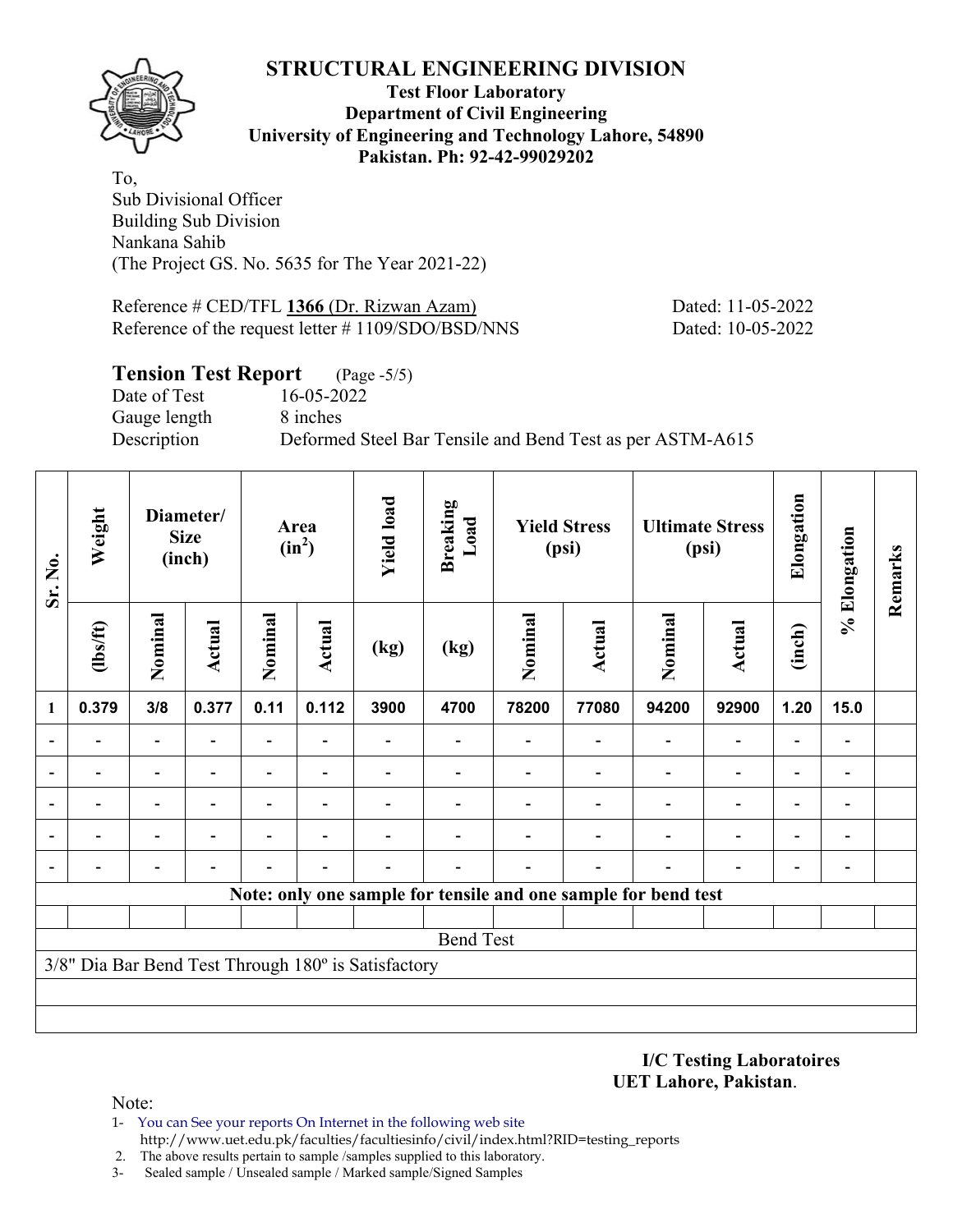

To,

**Sr. No.** 

### **Test Floor Laboratory Department of Civil Engineering University of Engineering and Technology Lahore, 54890 Pakistan. Ph: 92-42-99029202**

Team Leader (JIPIC) Project Implement Consultants (PICs) Jalalpur Irrigation Project (JIP) Construction of Main Canal (RD 225+500 to RD 379+750) including Distribution System and Flood Carrier Channels, Cross Drainage Structures Roads, Bridges etc. Reference # CED/TFL **1387** (Dr. Asif Hameed) Dated: 16-05-2022 Reference of the request letter # JIPIC/2.8/3577 Dated: 16-05-2022

|                          |                          |                              | <b>Tension Test Report</b> |                |                          | $(Page - 1/1)$    |                                                  |                |                              |                |                        |                          |              |                      |
|--------------------------|--------------------------|------------------------------|----------------------------|----------------|--------------------------|-------------------|--------------------------------------------------|----------------|------------------------------|----------------|------------------------|--------------------------|--------------|----------------------|
|                          |                          | Date of Test                 |                            |                | 16-05-2022               |                   |                                                  |                |                              |                |                        |                          |              |                      |
|                          |                          | Gauge length                 |                            |                | 8 inches                 |                   |                                                  |                |                              |                |                        |                          |              |                      |
|                          |                          | Description                  |                            |                |                          |                   | Deformed Steel Bar Tensile Test as per ASTM-A615 |                |                              |                |                        |                          |              |                      |
| Sr. No.                  | Weight                   | Diameter/<br><b>Size</b>     |                            |                | Area<br>$(in^2)$         | <b>Yield load</b> | <b>Breaking</b><br>Load                          |                | <b>Yield Stress</b><br>(psi) | (psi)          | <b>Ultimate Stress</b> | Elongation               | % Elongation | Remarks              |
|                          | $\frac{2}{10}$           | Nominal<br>$(\#)$            | Actual<br>(inch)           | Nominal        | Actual                   | (kg)              | (kg)                                             | Nominal        | Actual                       | Nominal        | Actual                 | (inch)                   |              |                      |
| $\mathbf{1}$             | 4.339                    | 10                           | 1.274                      | 1.27           | 1.275                    | 49800             | 63600                                            | 86500          | 86060                        | 110400         | 109900                 | 1.30                     | 16.3         |                      |
| $\overline{\mathbf{c}}$  | 4.130                    | 10                           | 1.243                      | 1.27           | 1.214                    | 44200             | 57000                                            | 76800          | 80240                        | 99000          | 103500                 | 1.10                     | 13.8         | <b>Ittehad Steel</b> |
| $\overline{\phantom{0}}$ | $\overline{\phantom{a}}$ | $\qquad \qquad \blacksquare$ | $\blacksquare$             |                | $\overline{\phantom{a}}$ |                   | $\overline{\phantom{a}}$                         | $\blacksquare$ | $\blacksquare$               | $\blacksquare$ | $\qquad \qquad -$      | $\overline{\phantom{0}}$ |              |                      |
| -                        |                          |                              |                            | $\blacksquare$ |                          |                   | $\overline{\phantom{0}}$                         | $\blacksquare$ | $\blacksquare$               | $\blacksquare$ | $\blacksquare$         | $\overline{\phantom{a}}$ |              |                      |
|                          |                          |                              |                            |                |                          |                   |                                                  |                |                              |                | $\overline{a}$         |                          |              |                      |
|                          |                          |                              |                            |                |                          |                   |                                                  |                |                              |                | $\overline{a}$         |                          |              |                      |
|                          |                          |                              |                            |                |                          |                   | Note: only two samples for tensile test          |                |                              |                |                        |                          |              |                      |
|                          |                          |                              |                            |                |                          |                   |                                                  |                |                              |                |                        |                          |              |                      |
|                          |                          |                              |                            |                |                          |                   | <b>Bend Test</b>                                 |                |                              |                |                        |                          |              |                      |
|                          |                          |                              |                            |                |                          |                   |                                                  |                |                              |                |                        |                          |              |                      |
|                          |                          |                              |                            |                |                          |                   |                                                  |                |                              |                |                        |                          |              |                      |
|                          |                          |                              |                            |                |                          |                   |                                                  |                |                              |                |                        |                          |              |                      |

Witness by Muhammad Umar awais (Jr. Engineer)

#### **I/C Testing Laboratoires UET Lahore, Pakistan**.

Note:

1- You can See your reports On Internet in the following web site http://www.uet.edu.pk/faculties/facultiesinfo/civil/index.html?RID=testing\_reports

2. The above results pertain to sample /samples supplied to this laboratory.